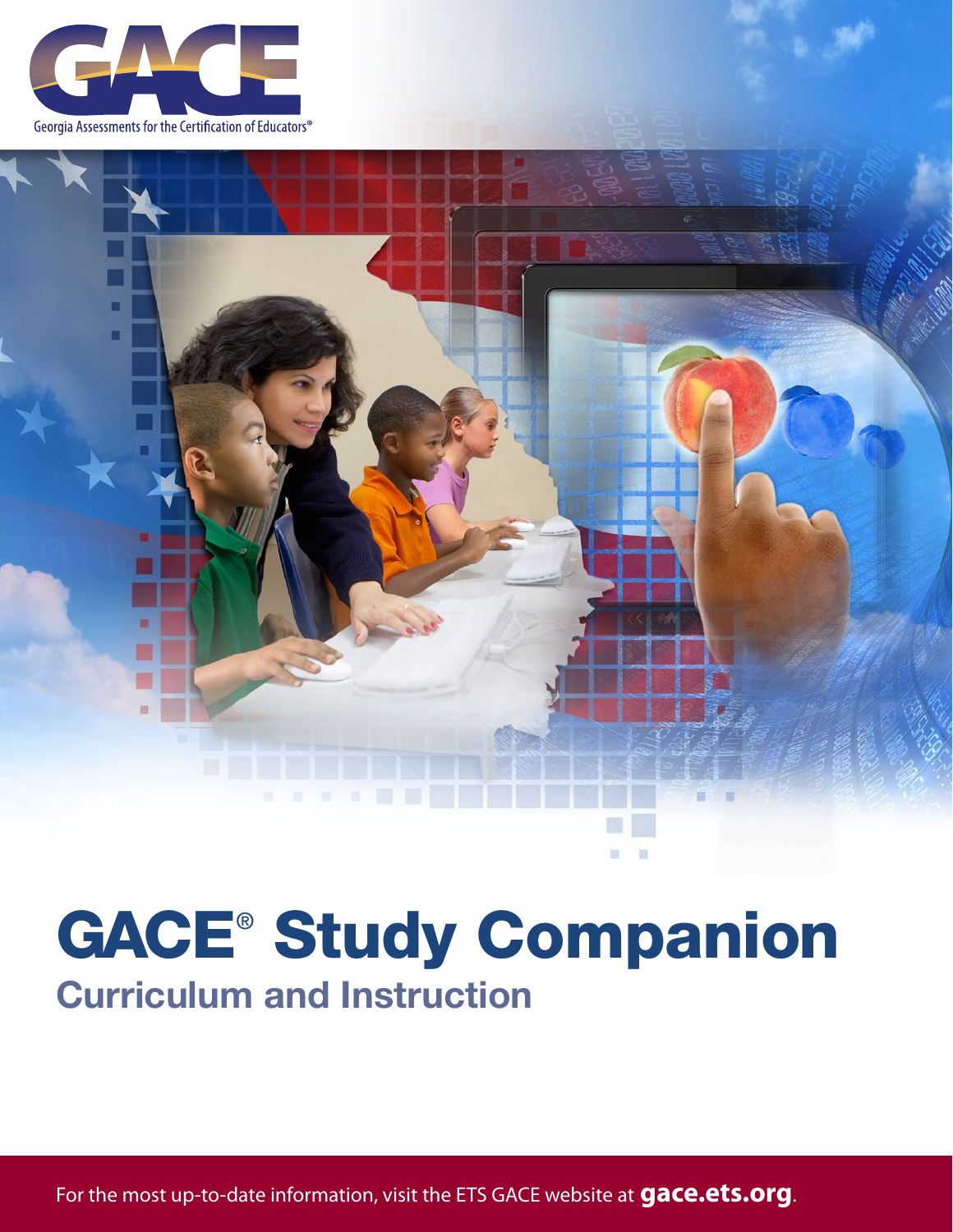**Last Updated: January 2016**

Copyright © 2016 by Educational Testing Service. All rights reserved. ETS is a registered trademark of Educational Testing Service (ETS). Georgia Assessments for the Certification of Educators, GACE, and the GACE logo are registered trademarks of the Georgia Professional Standards Commission (GaPSC). All other trademarks are property of their respective owners.

This publication has been produced for the GaPSC by ETS. ETS is under contract to the GaPSC to administer the Georgia Assessments for the Certification of Educators. The Georgia Assessments for the Certification of Educators are administered under the authority of the GaPSC; regulations and standards governing the program are subject to change without notice at the discretion of the GaPSC. The GaPSC and ETS are committed to preventing discrimination on the basis of race, color, national origin, sex, religion, age, or disability in the administration of the testing program or the provision of related services.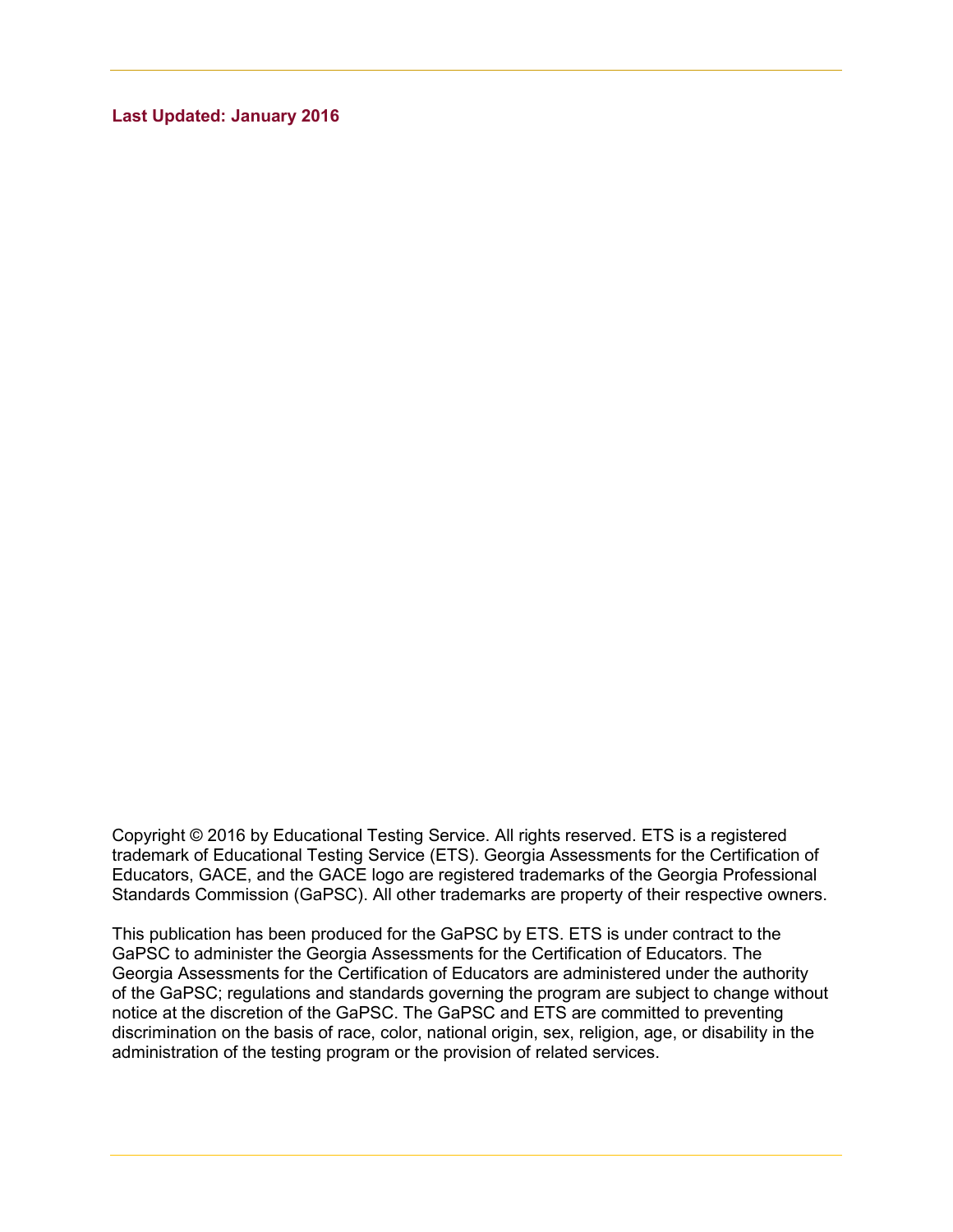# **Table of Contents**

| Constructed-response Question 2: Research and Students as Learners35 |  |
|----------------------------------------------------------------------|--|
|                                                                      |  |
|                                                                      |  |
|                                                                      |  |
|                                                                      |  |
|                                                                      |  |
|                                                                      |  |
|                                                                      |  |
|                                                                      |  |
|                                                                      |  |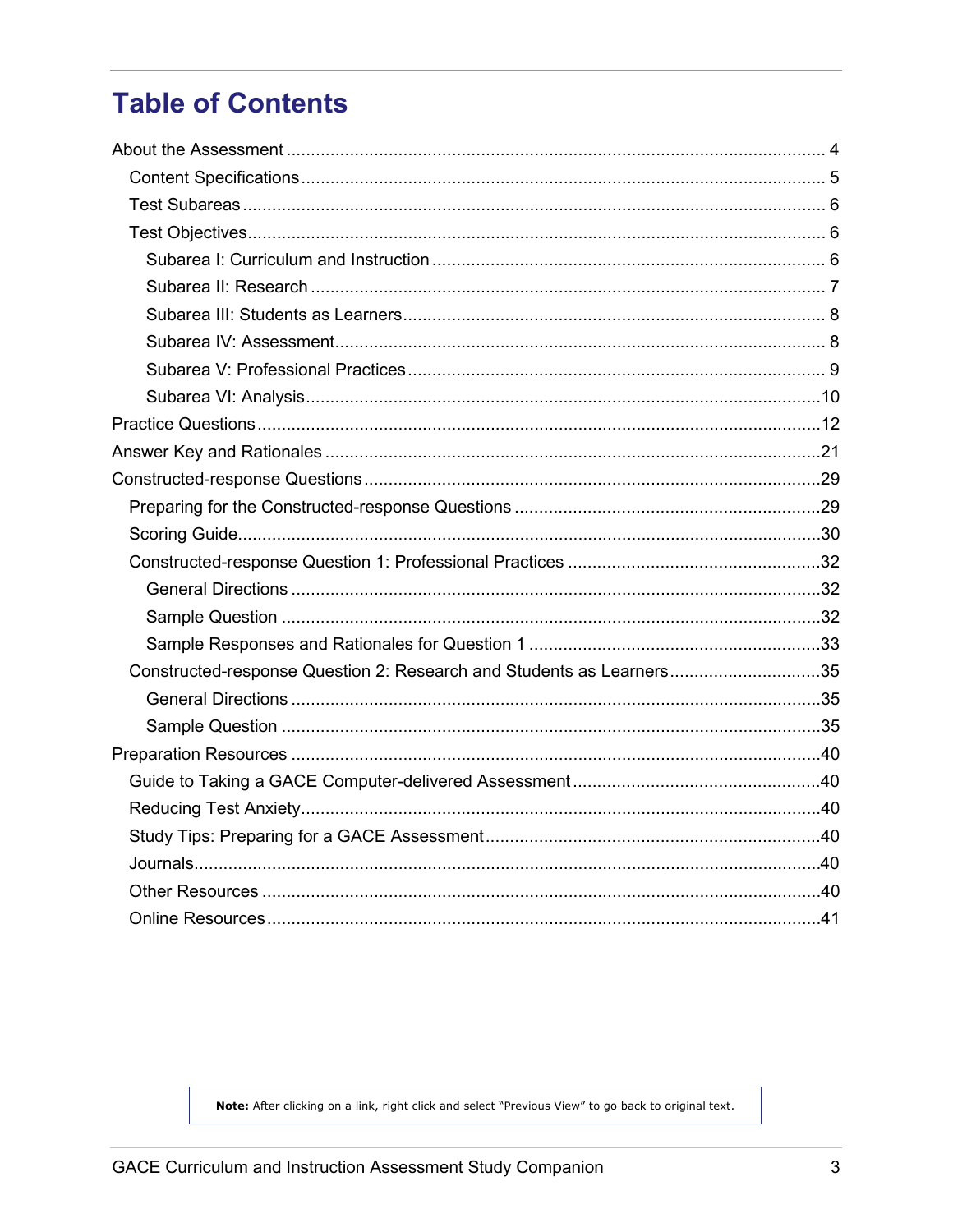# <span id="page-3-0"></span>**About the Assessment**

| <b>Assessment Name</b>                   | Curriculum and Instruction                                                                                                                                                                                                                                                                                                                                                                                                        |
|------------------------------------------|-----------------------------------------------------------------------------------------------------------------------------------------------------------------------------------------------------------------------------------------------------------------------------------------------------------------------------------------------------------------------------------------------------------------------------------|
| <b>Grade Level</b>                       | $P-12$                                                                                                                                                                                                                                                                                                                                                                                                                            |
| <b>Test Code</b>                         | 300                                                                                                                                                                                                                                                                                                                                                                                                                               |
| <b>Testing Time</b>                      | 2 hours and 45 minutes                                                                                                                                                                                                                                                                                                                                                                                                            |
| <b>Test Duration</b>                     | 3 hours and 15 minutes                                                                                                                                                                                                                                                                                                                                                                                                            |
| <b>Test Format</b>                       | Computer delivered                                                                                                                                                                                                                                                                                                                                                                                                                |
| Number of Selected-response Questions    | 100                                                                                                                                                                                                                                                                                                                                                                                                                               |
| <b>Question Format</b>                   | The test consists of a variety of short-answer<br>questions such as selected-response<br>questions, where you select one answer<br>choice or multiple answer choices (depending<br>on what the question asks for), questions<br>where you enter your answer in a text box,<br>and other types of questions. You can review<br>the possible question types in the <b>Guide to</b><br><b>Taking a GACE Computer-delivered Test.</b> |
| Number of Constructed-response Questions | 3                                                                                                                                                                                                                                                                                                                                                                                                                                 |

The GACE Curriculum and Instruction assessment is designed to measure the professional knowledge of educators in curriculum and instruction roles in the state of Georgia.

The testing time is the amount of time you will have to answer the questions on the test. Test duration includes time for tutorials and directional screens that may be included in the test.

The questions in this assessment assess both basic knowledge across content areas and the ability to apply principles.

The total number of questions that are scored is typically smaller than the total number of questions on the test. Most tests that contain selected-response questions also include embedded pretest questions, which are not used in calculating your score. By including pretest questions in the assessment, ETS is able to analyze actual test-taker performance on proposed new questions and determine whether they should be included in future versions of the test.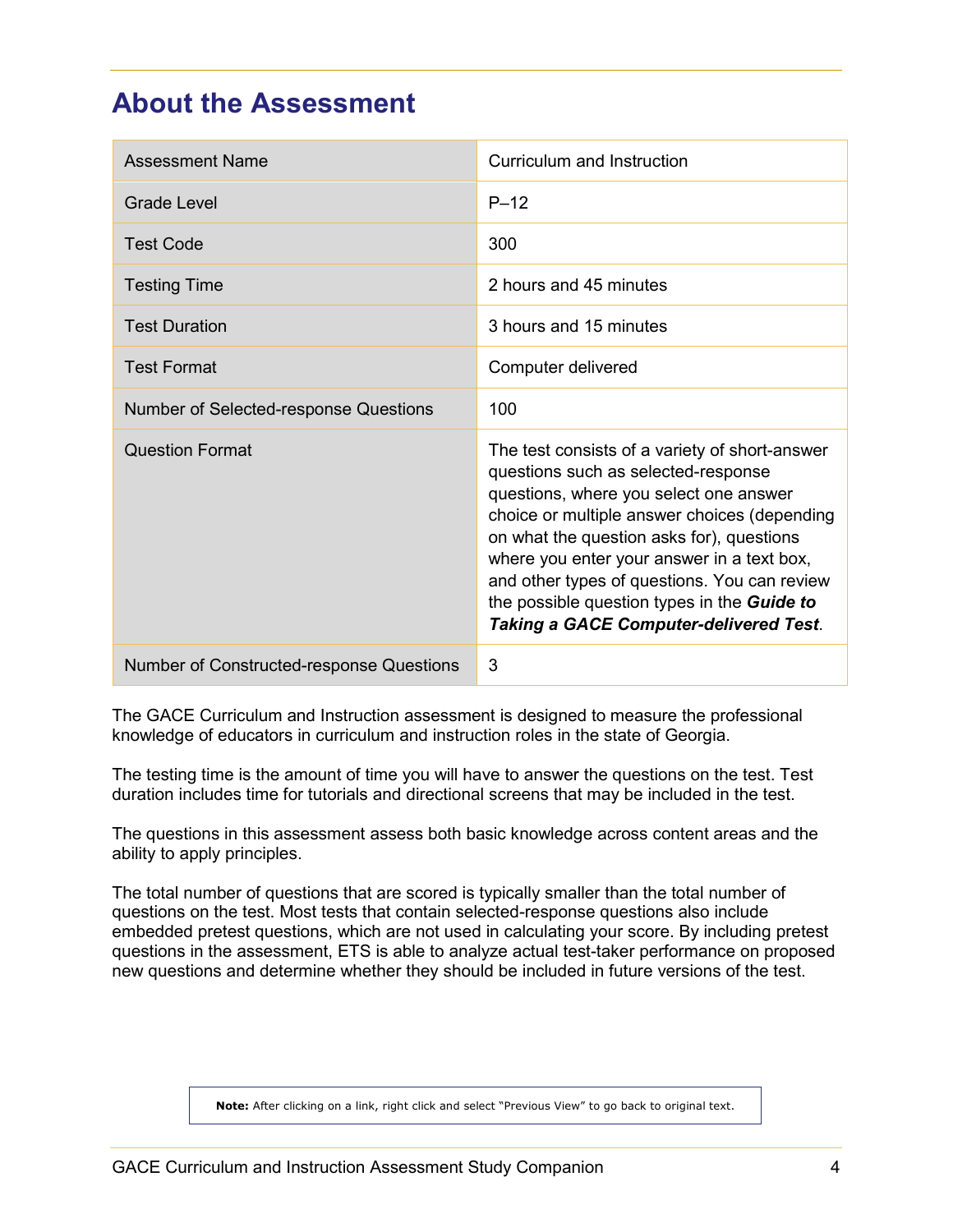# <span id="page-4-0"></span>**Content Specifications**

This assessment is organized into content **subareas**. Each subarea is further defined by a set of **objectives** and their **knowledge statements**.

- The objectives broadly define what an entry-level educator in this field in Georgia public schools should know and be able to do.
- The knowledge statements describe in greater detail the knowledge and skills eligible for testing.
- Some tests also include content material at the evidence level. This content serves as descriptors of what each knowledge statement encompasses.

See a breakdown of the subareas and objectives for this assessment on the following pages.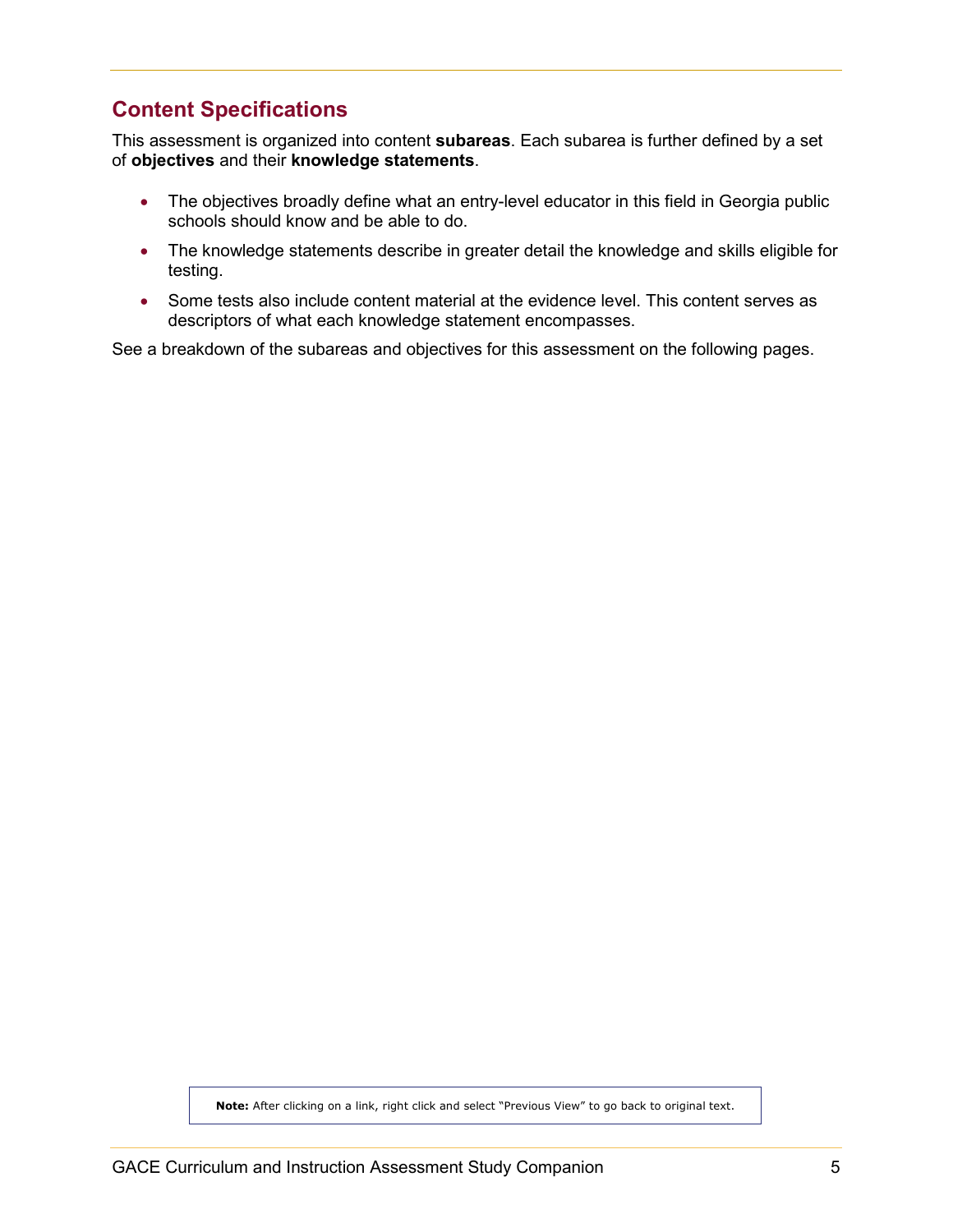### <span id="page-5-0"></span>**Test Subareas**

|              | <b>Subarea</b>                       | <b>Approx. Percentage</b><br>of Test |
|--------------|--------------------------------------|--------------------------------------|
|              | Curriculum and Instruction           | 23%                                  |
| $\mathbf{H}$ | Research                             | 12%                                  |
| ШL           | <b>Students as Learners</b>          | 14%                                  |
|              | IV. Assessment                       | 14%                                  |
|              | V. Professional Practices            | 12%                                  |
| VI.          | Analysis (constructed response only) | 25%                                  |

# <span id="page-5-1"></span>**Test Objectives**

#### <span id="page-5-2"></span>**Subarea I: Curriculum and Instruction**

*Objective 1: Understands the foundational components of an effective curriculum development process*

The beginning Curriculum and Instruction educator:

- A. Understands how to design, implement, and evaluate curriculum to promote student learning
- B. Understands the philosophical frameworks that undergird curriculum design
- C. Understands content standards and how these are organized in the curriculum
- D. Understands how to align curriculum across local, state, and national standards within and across subject areas
- E. Knows resources, including technology, to support best teaching practices and to enhance student learning
- F. Knows how to use performance data and student work to evaluate curriculum
- G. Is familiar with strategies to refine curriculum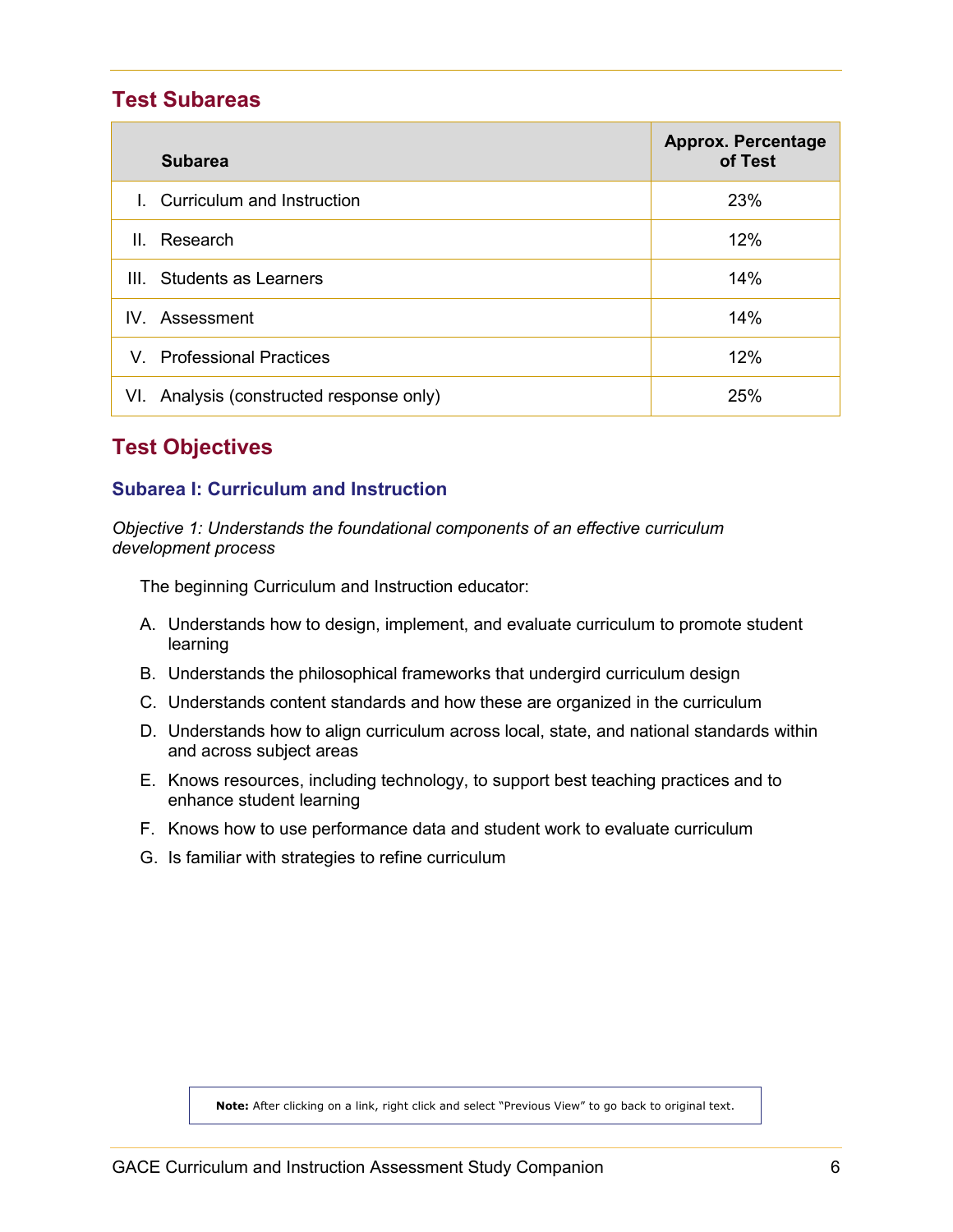*Objective 2: Understands the impact of instructional practices on student learning*

The beginning Curriculum and Instruction educator:

- A. Understands how to use best practices to promote student learning
- B. Understands content pedagogy to plan, implement, and assess the important ideas within a content body of knowledge to benefit student learning
- C. Understands how to design and modify learning environments that promote learning based on best practices and student performance data
- D. Understands when and how to differentiate instruction based on diverse student needs
- E. Understands how to use appropriate resources, including technology, to promote student learning
- F. Understands culturally responsive pedagogy
- G. Understands how to evaluate and modify instruction based on a variety of data, educational research, and continuous self-assessment

#### <span id="page-6-0"></span>**Subarea II: Research**

*Objective 1: Knows how to use a variety of research methods to inform educational practices*

The beginning Curriculum and Instruction educator:

- A. Knows how to use quantitative, qualitative, and/or mixed research methods to investigate educational problems
- B. Knows how to articulate research findings in a variety of forums

#### *Objective 2: Understands how to apply research and data to promote student learning*

The beginning Curriculum and Instruction educator:

- A. Understands how to apply current research and data to demonstrate content knowledge to promote student learning
- B. Knows how to apply research to inform curriculum, instruction, and assessment to improve student learning, classroom processes, and/or institutional practices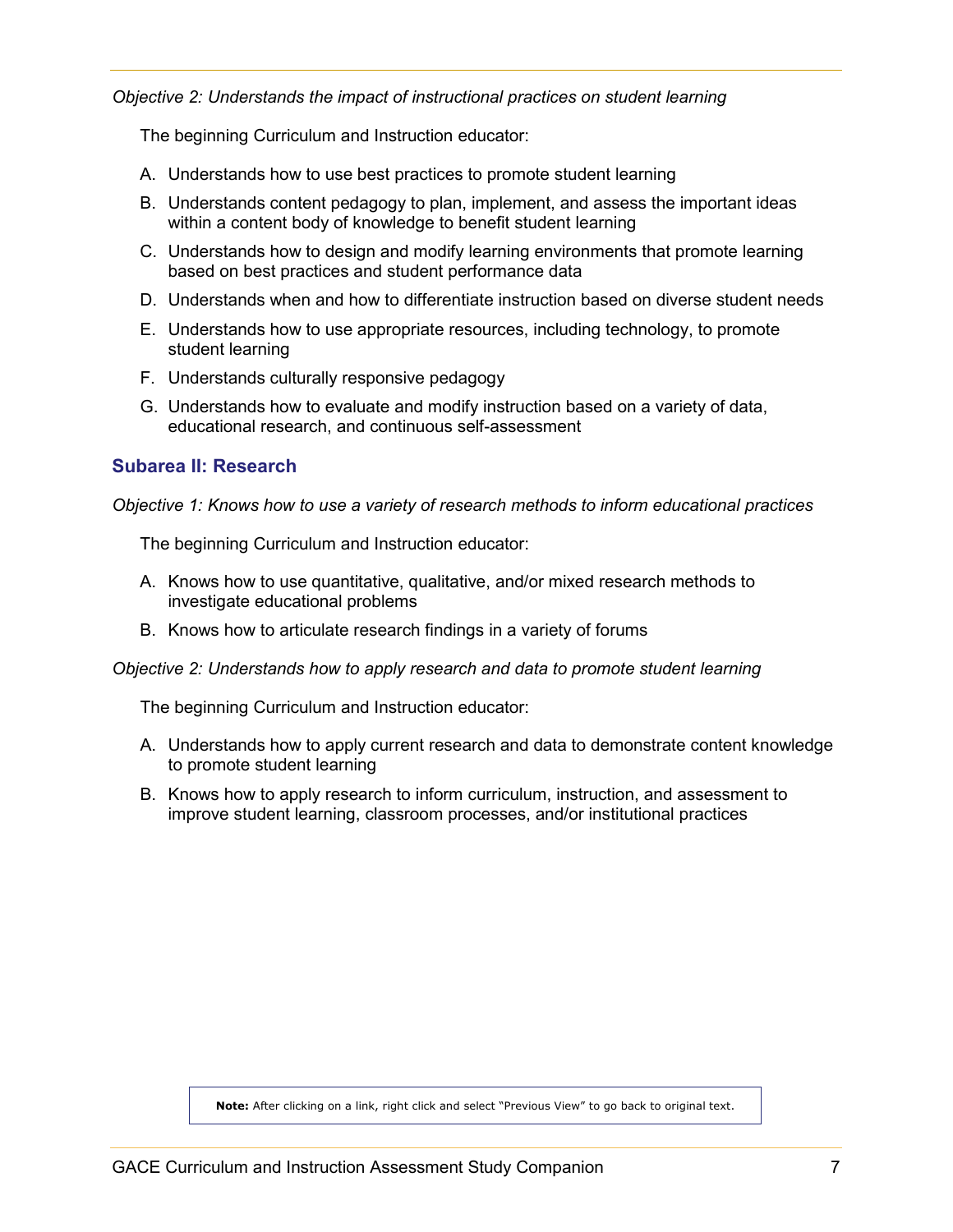#### <span id="page-7-0"></span>**Subarea III: Students as Learners**

*Objective 1: Understands educational and developmental theories and the factors that influence learning*

The beginning Curriculum and Instruction educator:

- A. Understands developmental theory and the impact on learning
- B. Knows how cognitive, linguistic, social, emotional, economic, and physical development influence learning
- C. Understands the theoretical foundations of how students learn

*Objective 2: Understands that a number of variables affect how students learn and perform*

The beginning Curriculum and Instruction educator:

- A. Understands how to meet the diverse needs of students
- B. Understands areas of exceptionality and the impact on student learning
- C. Understands the influence of language and culture on learning

#### <span id="page-7-1"></span>**Subarea IV: Assessment**

*Objective 1: Understands assessment design and evaluation strategies to inform curriculum and instruction*

The beginning Curriculum and Instruction educator:

- A. Understands the principles of assessment design
- B. Understands the role of formal and informal assessment to inform instructional practice
- C. Understands the purpose of feedback to promote student learning
- D. Knows how to provide feedback to improve student learning
- E. Understands how to analyze and evaluate assessment results to inform instruction and to facilitate student learning
- F. Knows how to conduct program evaluations to determine the effectiveness of curriculum and instructional practice
- G. Understands how to interpret assessment results
- H. Understands how to communicate pertinent assessment information to a variety of audiences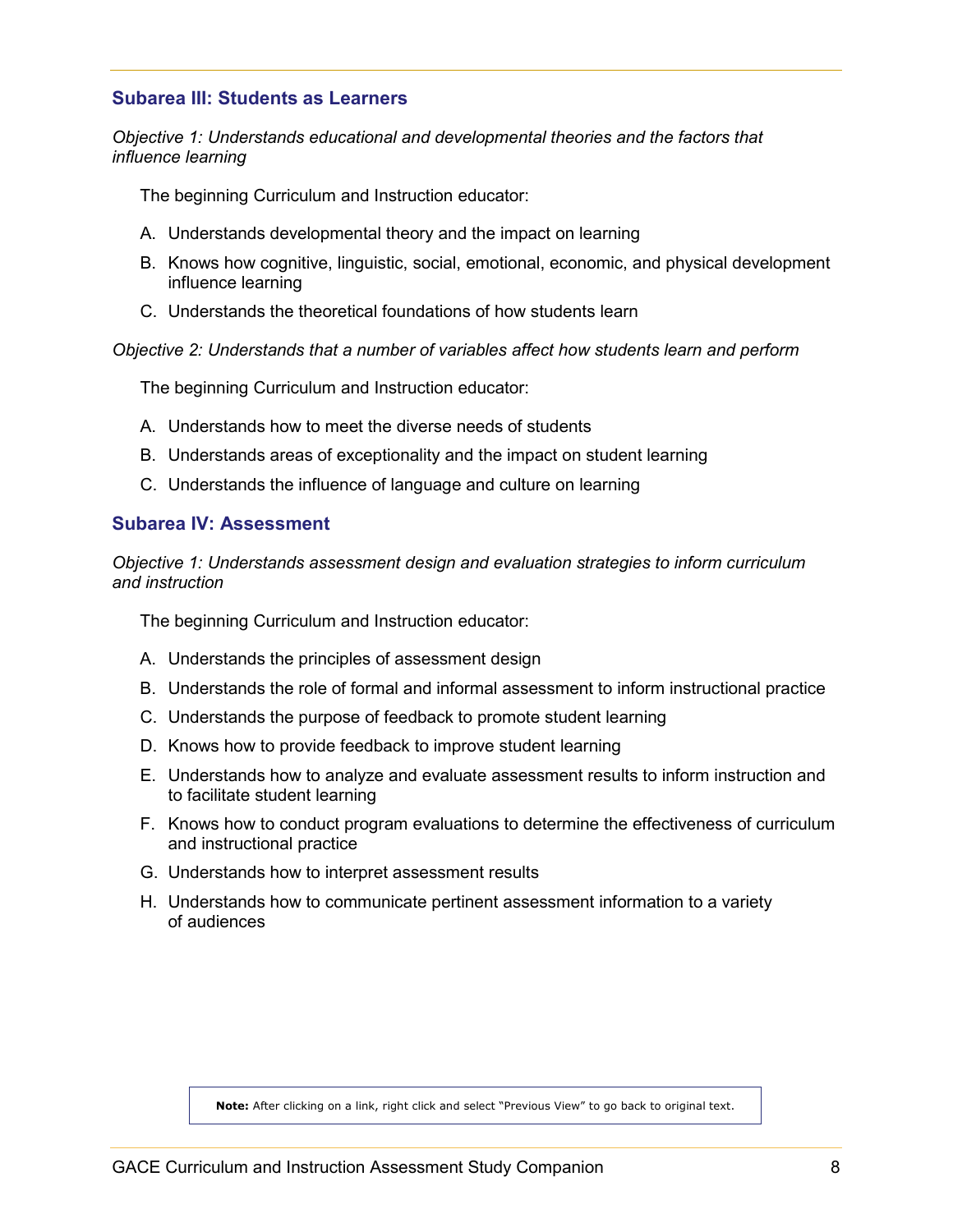*Objective 2: Understands how to select and apply a variety of assessment methods and tools to promote continuous improvement*

The beginning Curriculum and Instruction educator:

- A. Understands how to select from a variety of assessment formats to address specific learning goals and to evaluate student performance; i.e., essay, selected response, portfolio, observation, performance, conference, etc.
- B. Understands how to use diagnostic, formative, and summative assessments to differentiate instruction
- C. Understands the distinction between norm-referenced and criterion-referenced scoring
- D. Understands the terminology related to testing and scoring; i.e., validity, reliability, mean, median, mode, raw score, scaled score, percentile, etc.
- E. Understands how to use assessment data to identify longitudinal trends, achievement gaps, and to establish goals to promote continuous improvement

#### <span id="page-8-0"></span>**Subarea V: Professional Practices**

*Objective 1: Understands a variety of professional development practices and resources that promote professional growth and influence student learning*

The beginning Curriculum and Instruction educator:

- A. Understands how to establish and implement high standards to promote academic rigor and intellectual inquiry
- B. Knows a variety of professional development practices and resources to promote continuous learning
- C. Understands behaviors associated with mentoring, coaching, and content facilitation to support professional growth
- D. Knows how to facilitate professional learning experiences whose goals are aligned with those of the school and/or district
- E. Knows the principles of adult learning and the implications for professional development
- F. Understands how to scaffold and differentiate professional learning experiences in response to individual, team, grade level, department, school, and/or district needs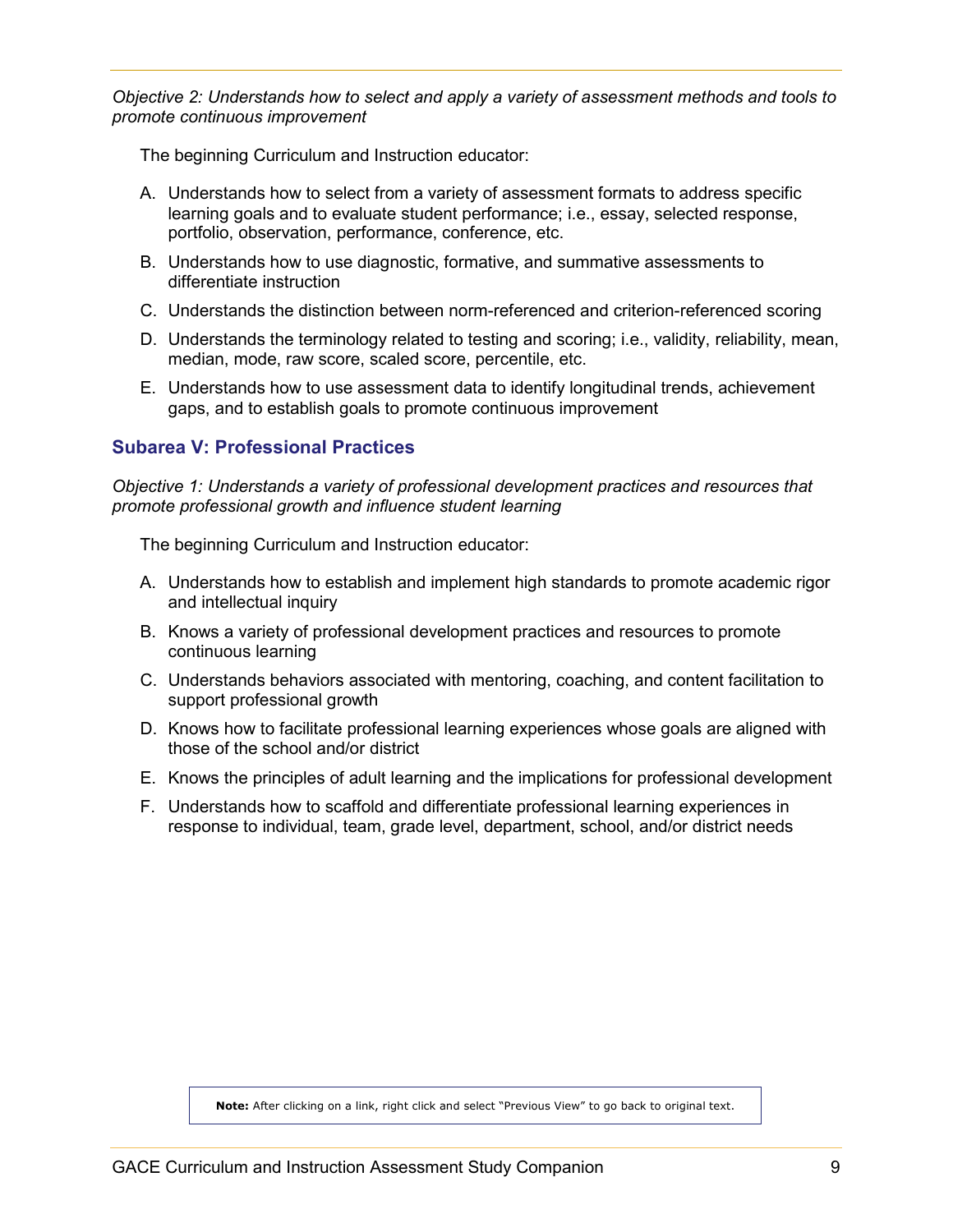*Objective 2: Understands a variety of strategies to promote leadership and student learning*

The beginning Curriculum and Instruction educator:

- A. Knows leadership strategies to promote and use the skills, expertise, and knowledge of others to promote student learning
- B. Understands how to model collaboration, leadership, and professionalism by serving as an advocate for the profession

#### <span id="page-9-0"></span>**Subarea VI: Analysis**

#### *Objective 1: Curriculum, Instruction, and Assessment*

The beginning Curriculum and Instruction educator:

- A. Understands how to design, implement, and evaluate curriculum to promote student learning
- B. Understands how to align content across local, state, and national standards within and across subject areas
- C. Knows how to use performance data and student work to evaluate curriculum
- D. Understands how to use best practices to promote student learning
- E. Understands how to evaluate and modify instruction based on a variety of data, educational research, and continuous self-assessment
- F. Understands the role of formal and informal assessment to inform instruction
- G. Understands how to analyze and evaluate assessment results to inform instruction and to facilitate student learning
- H. Knows how to conduct program evaluations to determine the effectiveness of curriculum and instructional practice
- I. Understands how to interpret assessment results
- J. Understands how to communicate pertinent assessment information to a variety of audiences
- K. Understands how to select from a variety of assessment formats to address specific learning goals and to evaluate student performance
- L. Understands how to use assessment data to identify longitudinal trends, achievement gaps, and to establish goals to promote continuous improvement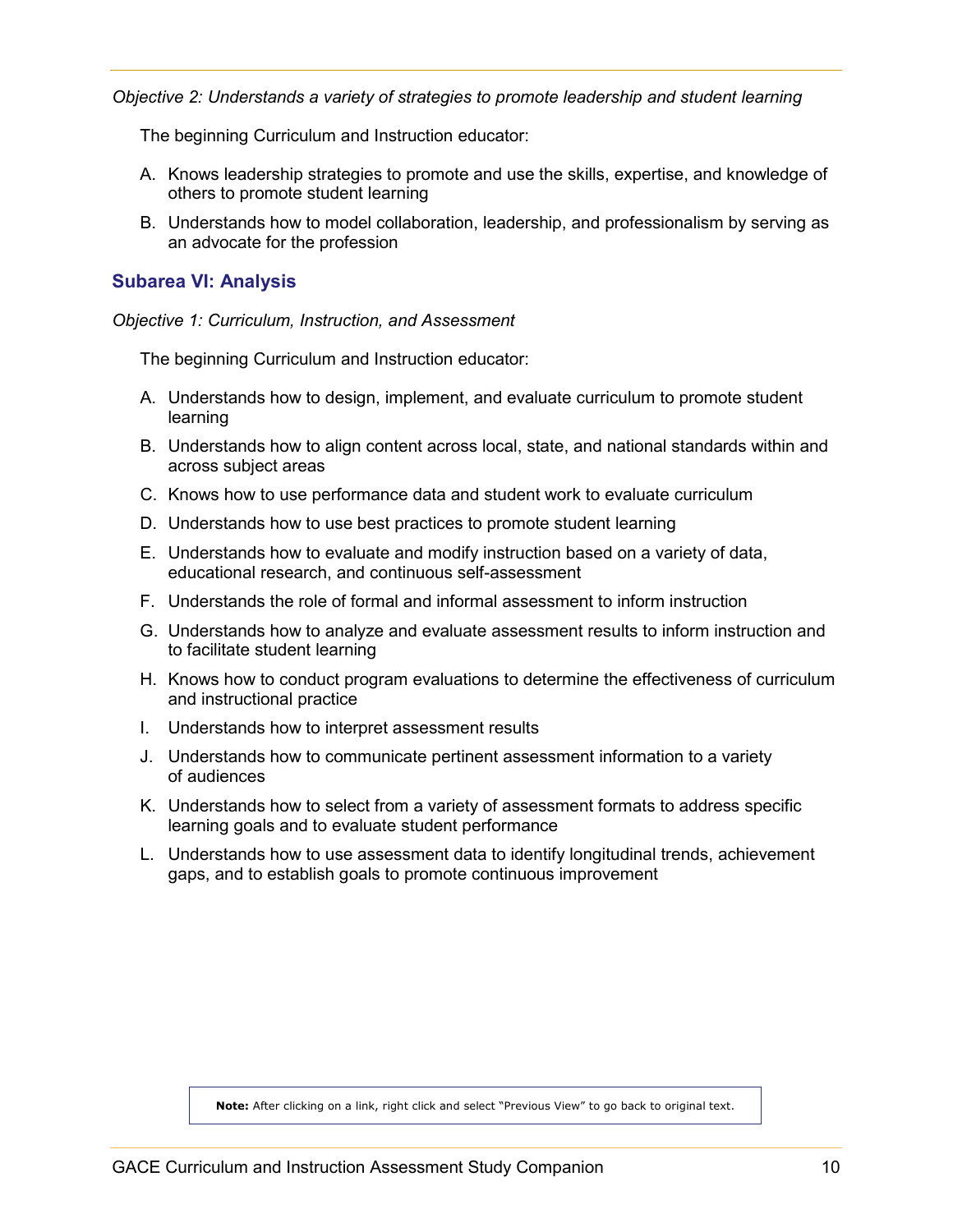#### *Objective 2: Research and Students as Learners*

The beginning Curriculum and Instruction educator:

- A. Knows how to use quantitative, qualitative, and/or mixed research methods to investigate educational problems
- B. Knows how to apply research to inform curriculum, instruction, and assessment to improve student learning, classroom practices, and/or institutional practices
- C. Knows how to articulate research findings in a variety of forums
- D. Understands how to meet the diverse needs of students
- E. Understands how to use assessment data to identify longitudinal trends, achievement gaps, and to establish goals to promote continuous improvement

#### *Objective 3: Professional Practices*

The beginning Curriculum and Instruction educator:

- A. Understands how to establish and implement high standards to promote academic rigor and intellectual inquiry
- B. Knows a variety of professional development practices and resources to promote continuous learning
- C. Understands behaviors associated with mentoring, coaching, and content facilitation to support professional growth
- D. Knows leadership strategies to promote and use the skills, expertise, and knowledge of others to promote student learning
- E. Understands how to model collaboration, leadership, and professionalism by serving as an advocate for the profession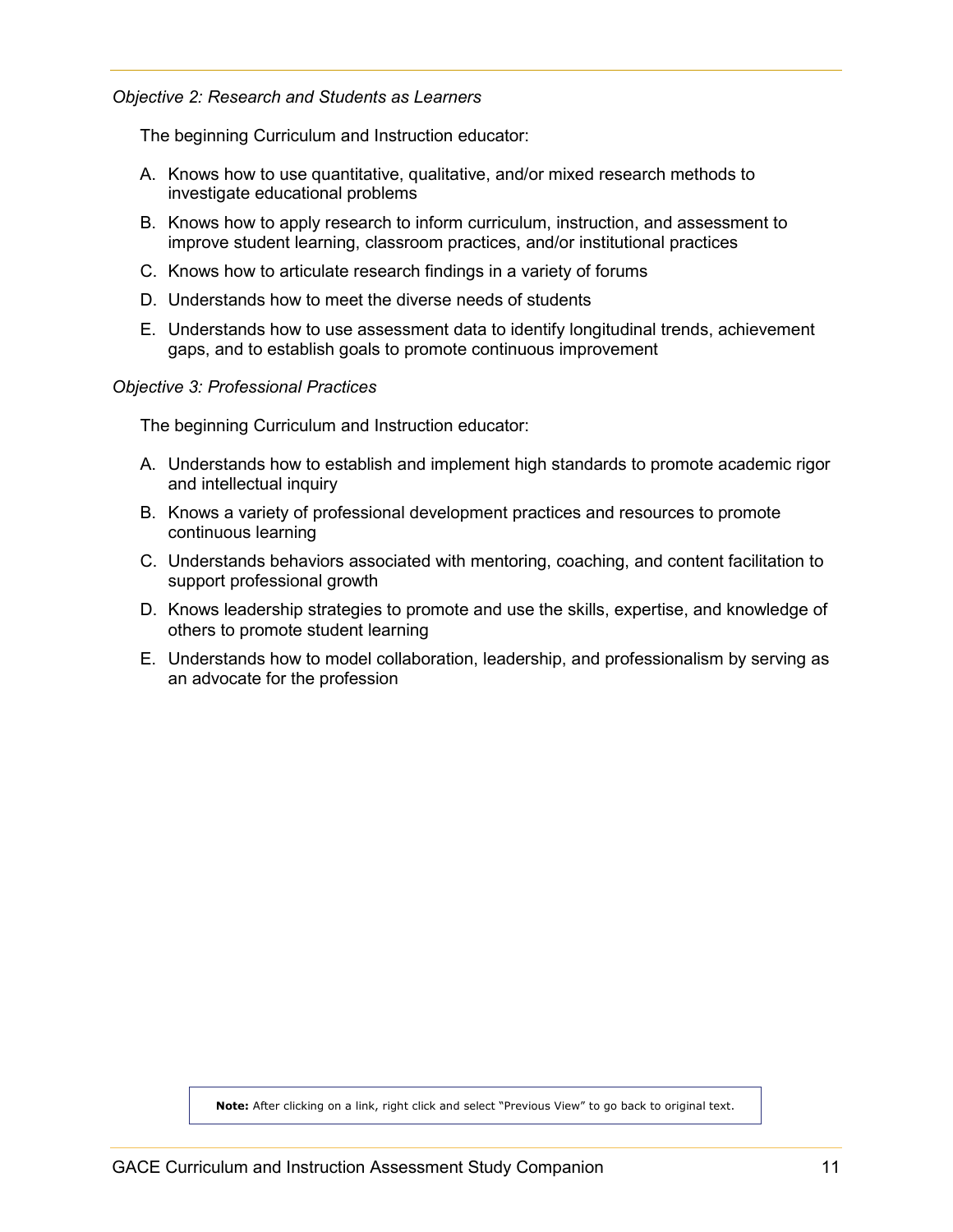# <span id="page-11-0"></span>**Practice Questions**

The practice questions in this study companion are designed to familiarize you with the types of questions you may see on the assessment. While they illustrate some of the formats and types of questions you will see on the test, your performance on these sample questions should not be viewed as a predictor of your performance on the actual test. Fundamentally, the most important component in ensuring your success is familiarity with the content that is covered on the assessment.

To respond to a practice question, choose one of the answer options listed. Be sure to read the directions carefully to ensure that you know what is required for each question. You may find it helpful to time yourself to simulate actual testing conditions. A correct answer and a rationale for each sample test question are in the section following the practice questions.

Keep in mind that the test you take at an actual administration will have different questions, although the proportion of questions in each subarea will be approximately the same. You should not expect the percentage of questions you answer correctly in these practice questions to be exactly the same as when you take the test at an actual administration, since numerous factors affect a person's performance in any given testing situation.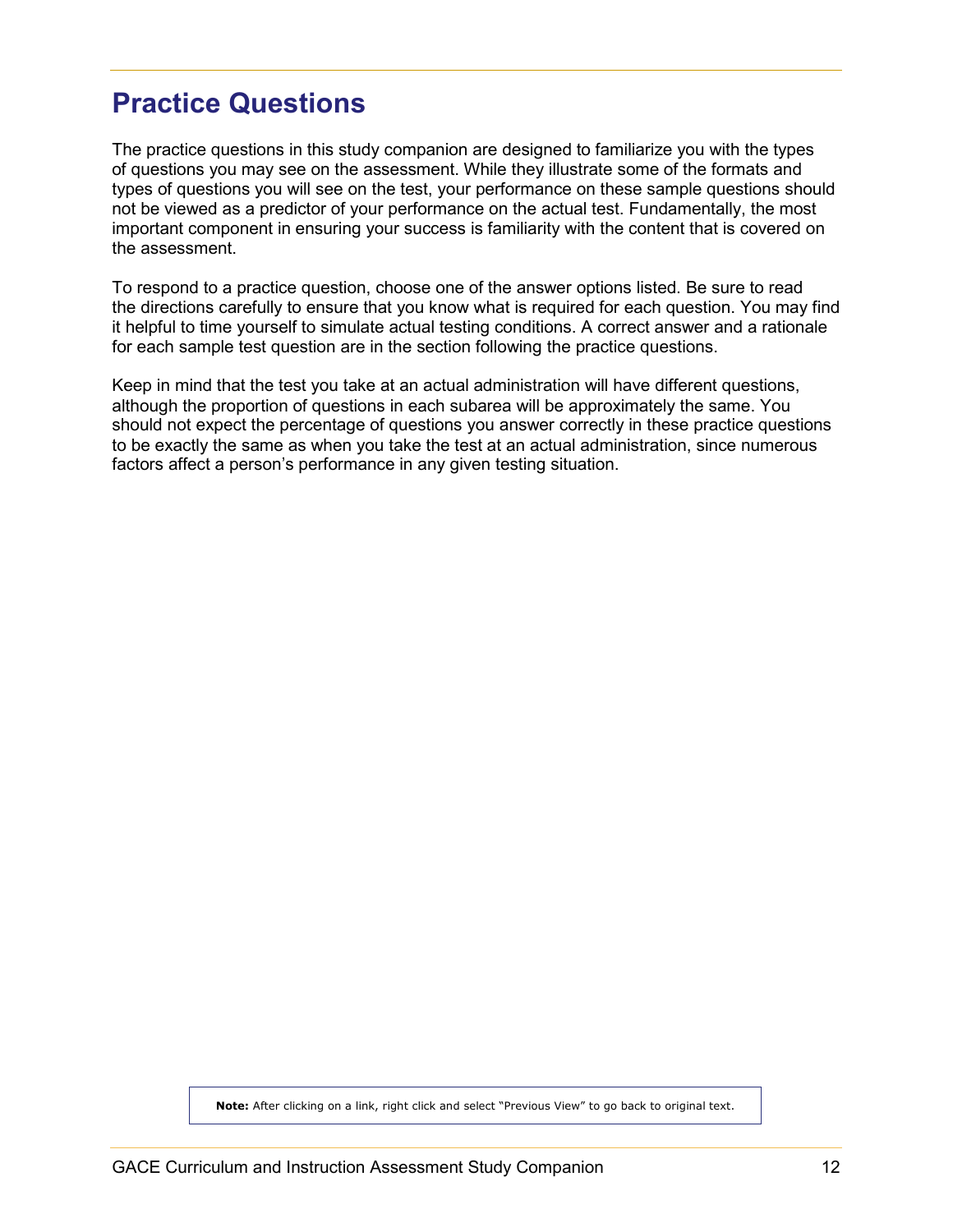- <span id="page-12-0"></span>1. Which of the following should be the primary consideration guiding the selection of instructional materials to meet curriculum needs and achieve instructional improvement?
	- A. The relevance of the materials to identified goals
	- B. The availability of the materials within a short period of time
	- C. The adaptability to other types of materials currently in use
	- D. The cost of the materials that is consistent with funds allocated in the budget

- 2. Research findings about classroom management suggest that one of the most effective ways to maximize the amount of time students spend on academic activities is for the teacher to take which of the following actions?
	- A. Teach, model, and reinforce rules and procedures
	- B. Review classroom rules and procedures on the first day of school
	- C. Post rules and procedures in various places in the classroom as a visual reminder for students
	- D. Have students discuss what rules and procedures they think would be appropriate

#### [Answer and Rationale](#page-20-1)

- 3. Before differentiation of instruction can occur in a classroom, a teacher must first
	- A. talk with each student's previous teacher.
	- B. identify the needs of each student.
	- C. talk with students to determine their curricular likes and dislikes.
	- D. informally observe the students during the first few weeks of school.

[Answer and Rationale](#page-20-1)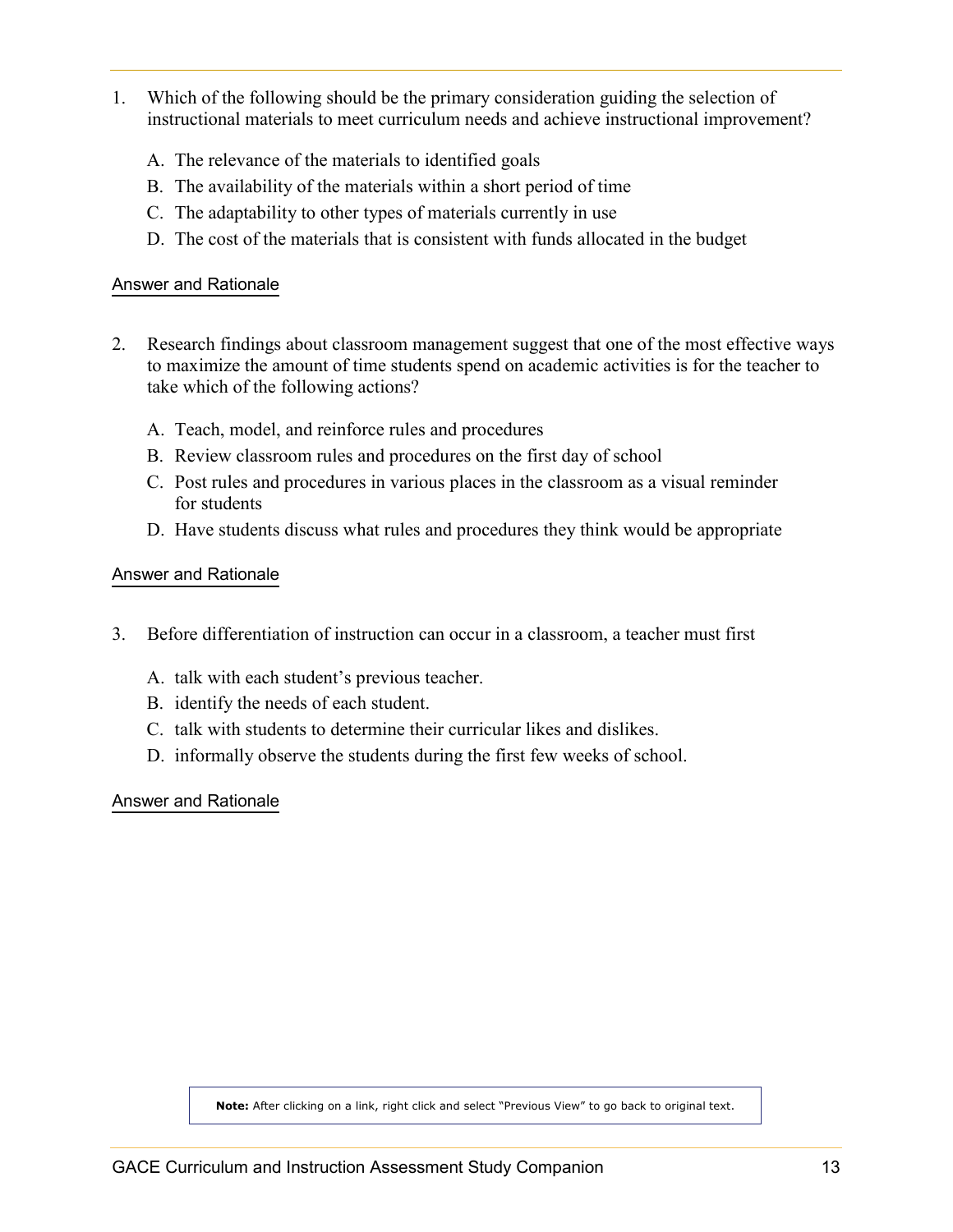- <span id="page-13-0"></span>4. In playing the role of change agent, an educational leader must help those affected by a change to develop an understanding of the change, make a commitment to the change, and learn new skills required by the change. Acceptance of the change and its effectiveness are most dependent on the
	- A. responses of the individuals and groups who make up the informal communication network of the school community.
	- B. ability of the educational leader to delegate responsibility to others in order to focus on the change and its implications.
	- C. positive personality traits of the educational leader.
	- D. education and experience of the educational leader.

- 5. Although all of the following are important, which must be emphasized when redesigning a district's curriculum?
	- A. Including a variety of electives
	- B. Integrating technology applications
	- C. Grouping students by ability through multitrack plans
	- D. Ensuring the continuous participation of teachers

#### [Answer and Rationale](#page-21-0)

- 6. Which of the following is claimed to be the greatest advantage of team teaching?
	- A. A decrease in teacher preparation time and more effective handling of discipline problems
	- B. Better use of the talents and knowledge of teachers and the opportunity for collaboration
	- C. A savings in the school budget and better use of instructional aids
	- D. More attention to individual differences and increased emphasis on independent study

#### [Answer and Rationale](#page-21-0)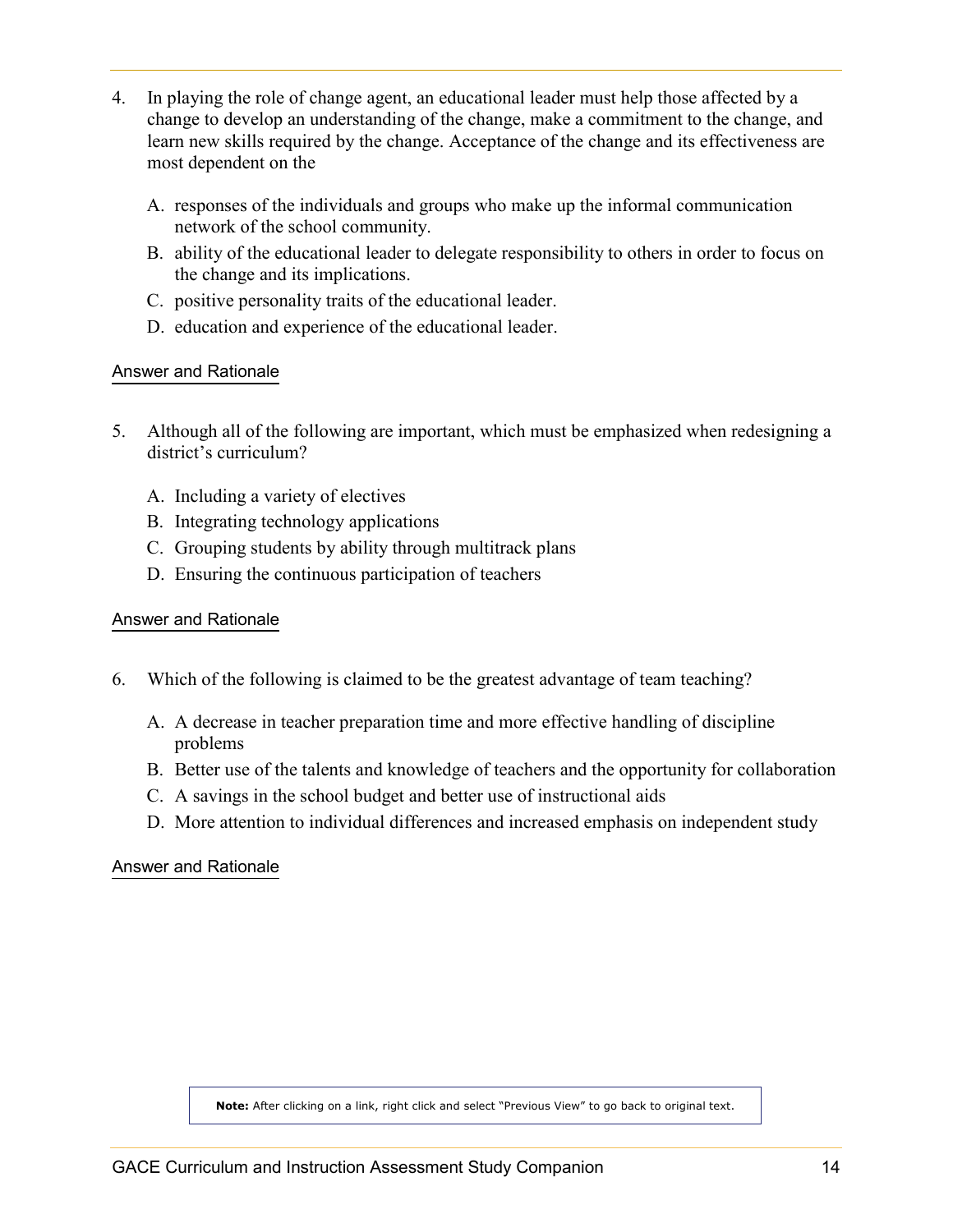- <span id="page-14-0"></span>7. The key to successful conflict management is to
	- A. intervene actively and assume responsibility for the outcome.
	- B. use an appropriate strategy and intervene at the appropriate time.
	- C. passively withdraw for a time to develop an appropriate strategy.
	- D. use only strategies that are democratic.

- 8. A supervisor of curriculum is updating information on the district's Web page to inform parents and community members about the progress of the new reading initiative. In this and all written communication, the curriculum supervisor should primarily ensure that the message is
	- A. worded in a businesslike manner.
	- B. appropriate for the intended audience.
	- C. spelled out in detail.
	- D. focused on a single idea.

#### [Answer and Rationale](#page-22-0)

- 9. A curriculum director in a community with a large population of non-English-speaking families is planning to send a letter to community members asking for volunteers to serve as interpreters during parent-teacher conferences, Individualized Education Program (IEP) meetings, and special district events. When explaining their role to the interpreters, the curriculum supervisor should primarily emphasize
	- A. laws that guarantee students' access to equal education.
	- B. the district's goals and objectives for English-language learners (ELLs).
	- C. the role of the community in supporting the success of district programs.
	- D. the importance of keeping all information they learn confidential.

#### [Answer and Rationale](#page-22-0)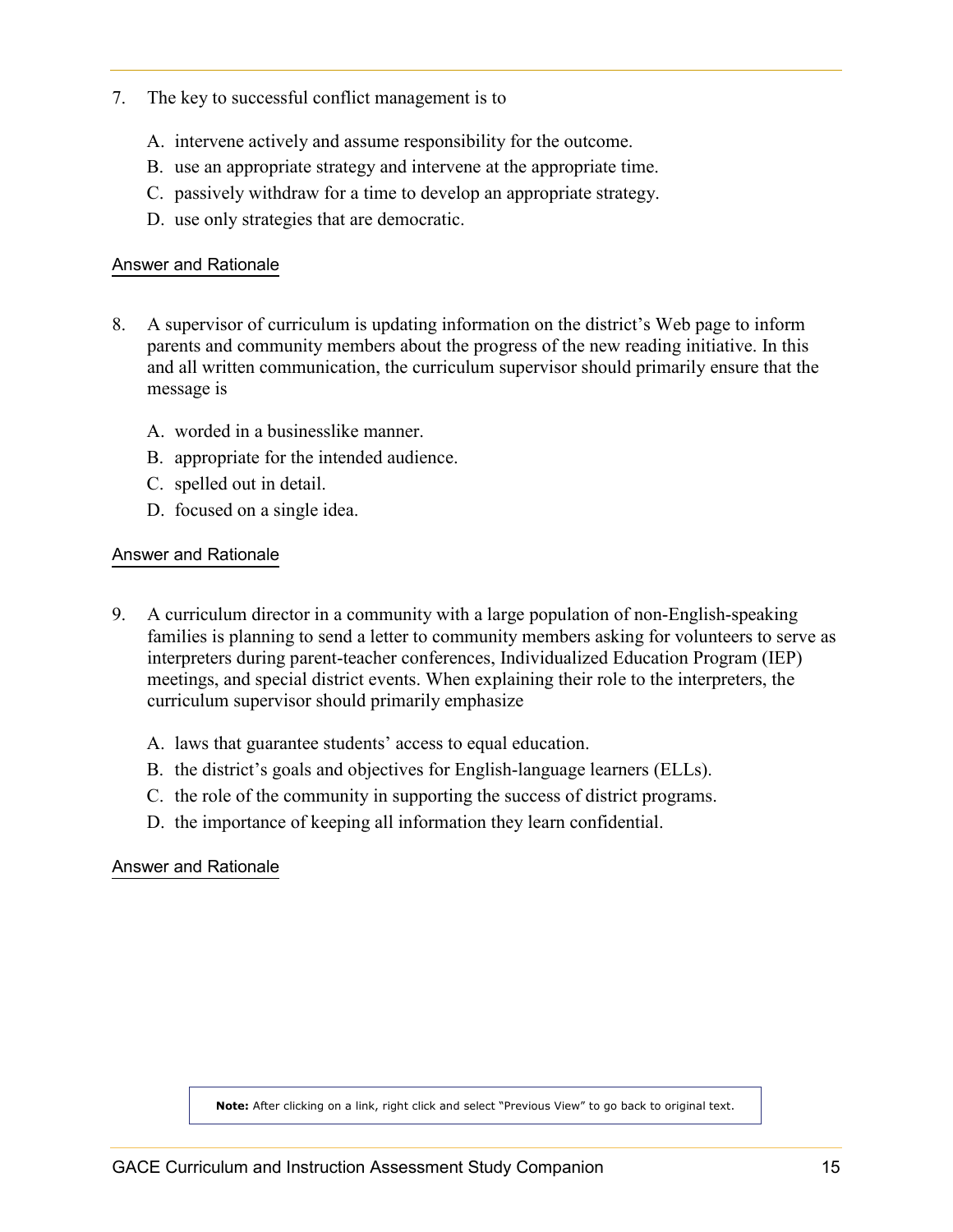- <span id="page-15-0"></span>10. A reflective professional-development experience aimed at improving teaching and learning should begin with which of the following activities?
	- A. Having the participants examine their beliefs, values, and assumptions about teaching and learning
	- B. Asking the participants to review feedback from their students about the effectiveness of their teaching
	- C. Engaging the participants in critical conversations with colleagues about teaching and learning
	- D. Having the participants familiarize themselves with the theoretical foundations of teaching and learning

- 11. A district has hired a consultant to perform an audit of the middle school's instructional program. The results of the audit have been given to the director of curriculum and instruction. Which of the following methods is the most appropriate first step in developing a plan to address the areas for growth identified in the audit?
	- A. Meeting with teachers in each content area to discuss changes to their curriculum
	- B. Holding a parent-teacher meeting to share the results of the audit
	- C. Defining the identified problems for the faculty and parents by sharing the data appropriate for each group
	- D. Surveying area schools for comparative data in student achievement

[Answer and Rationale](#page-15-0)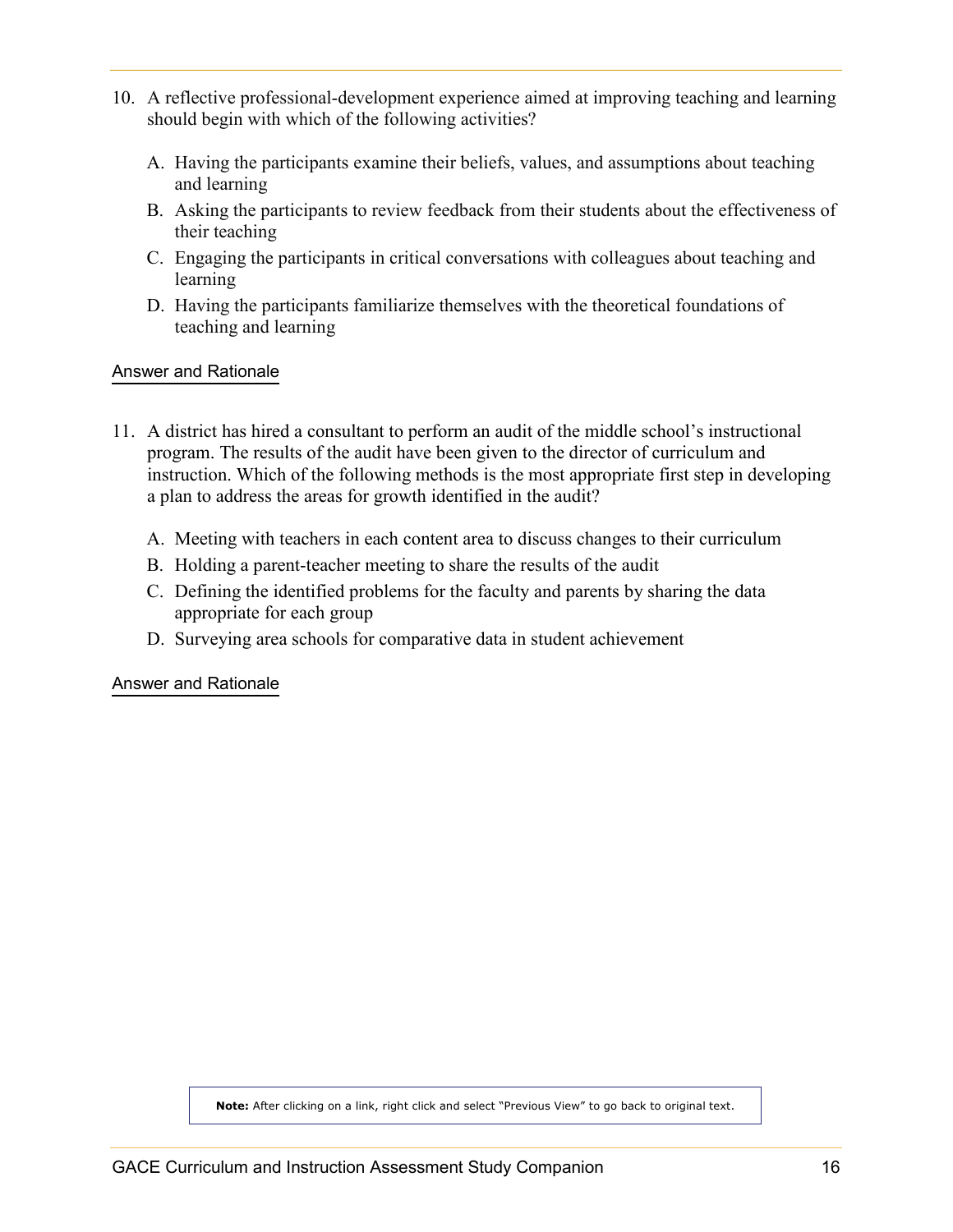- <span id="page-16-0"></span>12. The principal of an elementary school has asked the school-level instructional coach to provide support for a first-year teacher who is struggling to deliver instruction and maintain order in the classroom. The instructional coach has scheduled a conference to identify specific behaviors that the teacher can work on to improve practice. This conference will be most helpful to the teacher if the instructional coach
	- A. provides the teacher with literature that targets the areas of difficulty.
	- B. collaborates with the teacher to analyze the most pressing problems and offers ongoing support.
	- C. models a lesson so the teacher can see how discipline problems should be handled.
	- D. suggests that the teacher observe grade-level colleagues to gain ideas for addressing current classroom problems.

- 13. The primary purpose of scaffolding student learning is to
	- A. reinforce the desired student performance.
	- B. assist the students in a task until independent progress is possible.
	- C. encourage the development of self-regulatory skills.
	- D. enable the student to visualize ideas.

#### [Answer and Rationale](#page-24-0)

- 14. To determine how well students in an eighth grade class are reading compared to other students in the nation, a teacher should examine the results of which of the following types of tests?
	- A. A norm-referenced reading test
	- B. A criterion-referenced reading test
	- C. An aptitude test
	- D. An informal reading inventory

#### [Answer and Rationale](#page-24-0)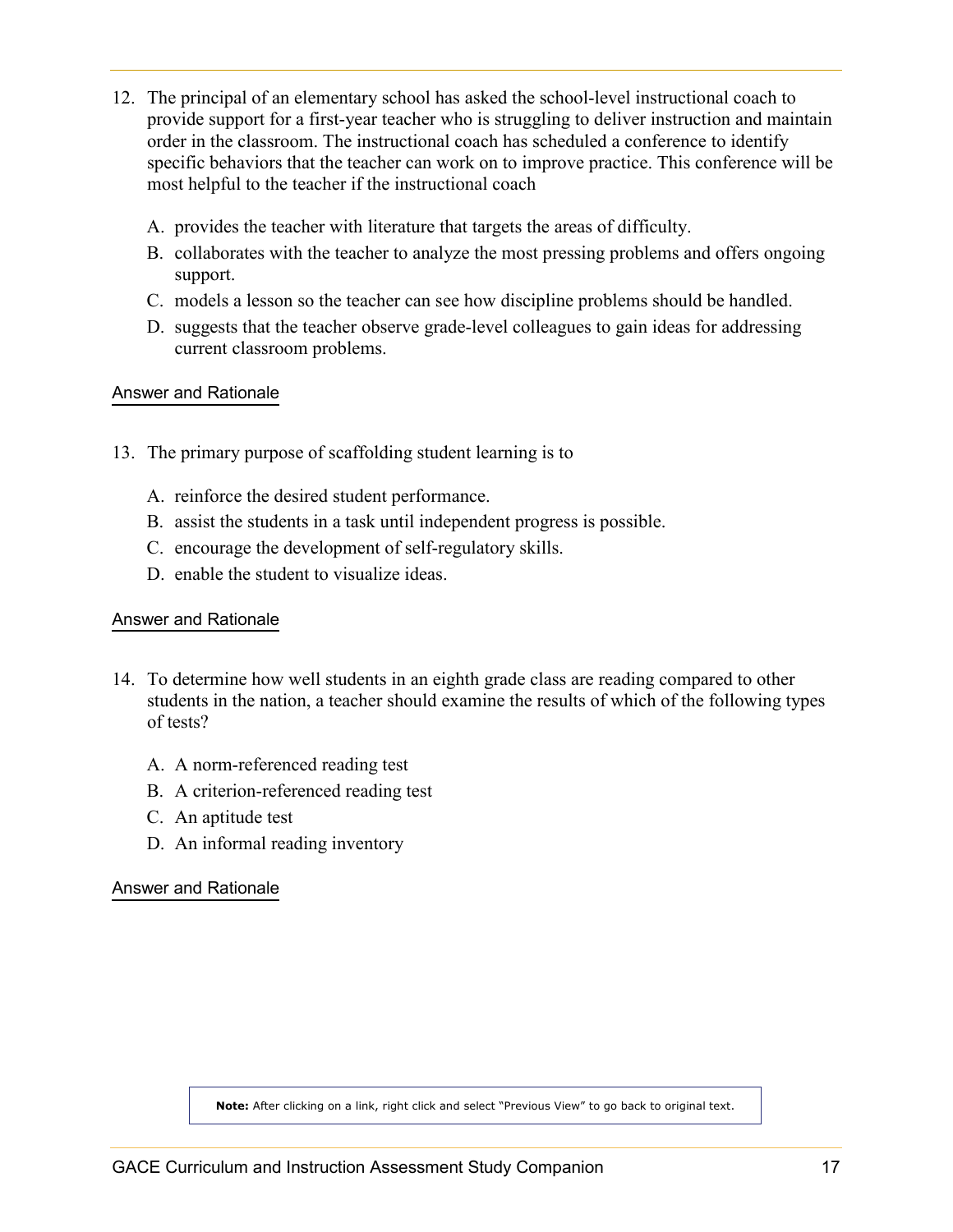- <span id="page-17-0"></span>15. Which of the following is a type of test score to show a student's relative position among a group of students in the same grade who are tested at the same time?
	- A. Percent correct
	- B. Percentile rank
	- C. Raw score
	- D. Composite score

- 16. In Ms. Short's seventh-grade English class, English is the second language for 11 of the 25 students. They represent four different language groups and have a wide range of English proficiency. One of Ms. Short's goals for the class is for students to develop speaking and listening skills, both in formal presentations and informal discussions. To address the goal, she plans to have pairs of students interview and then introduce each other to the rest of the class. Which of the following has the potential for helping students for whom English is a second language perform well in the activity?
	- A. Presenting a model of an interview and an introduction in which a student from the previous year interviews Ms. Short and then introduces her
	- B. Providing a set of written guidelines on conducting an interview and introducing another person
	- C. Having students discuss among themselves what completing the activity successfully will require
	- D. Providing the rubric that will be used to evaluate both the interview and the introduction

[Answer and Rationale](#page-25-0)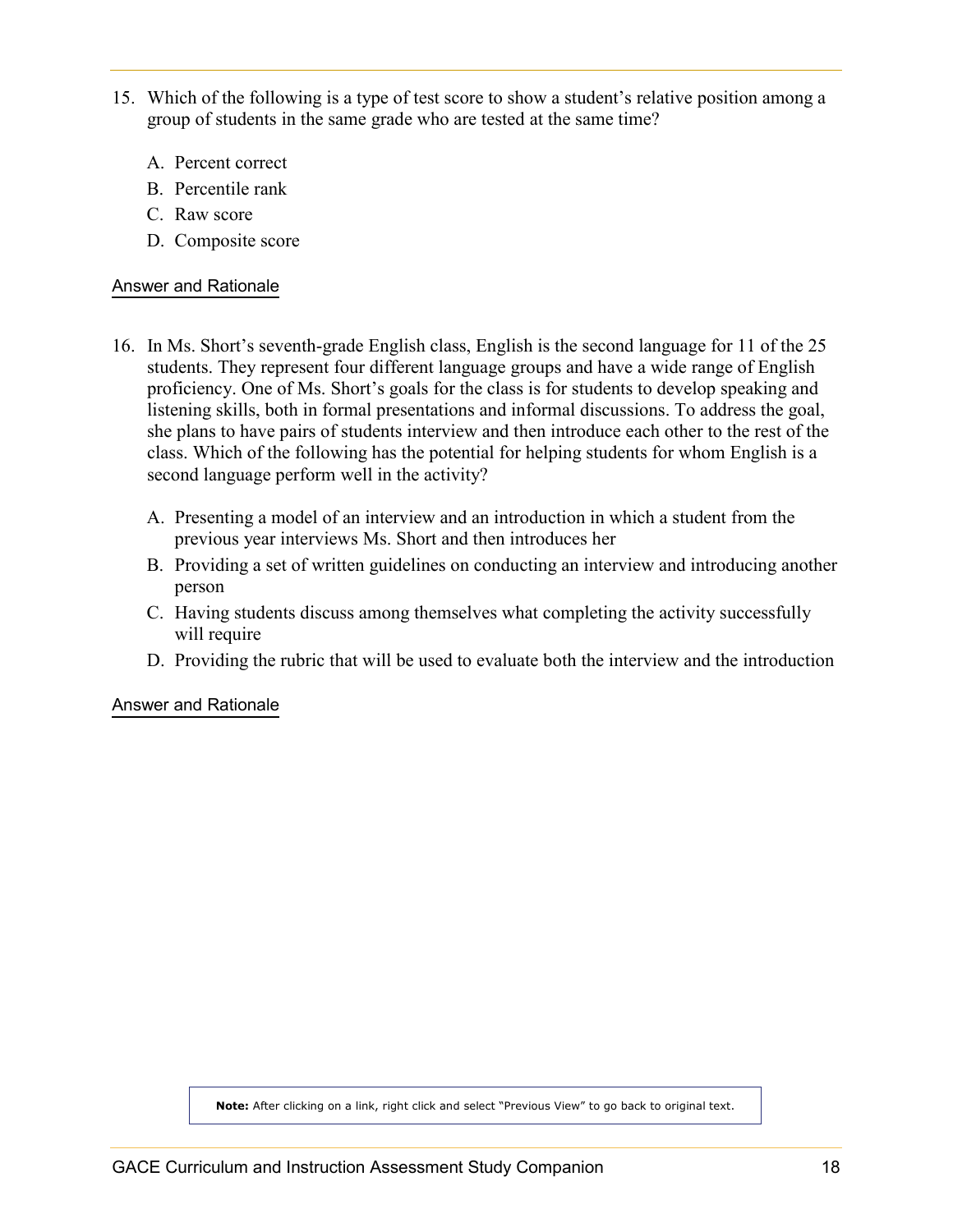<span id="page-18-1"></span><span id="page-18-0"></span>17. Dan, a fifth-grade student, has a very limited attention span and has difficulty paying attention during classroom lectures. One of the objectives in his Individual Education Program (IEP) is "Given a 10-12 minute lecture/oral lesson, Dan will take appropriate notes as judged by the teacher."

Which of the following actions by the teacher will best help Dan to meet the identified objective by the end of the school year?

- A. Grading his notes on the lecture/oral lesson material and incorporating the grade into Dan's overall class grade
- B. Allowing Dan to tape-record a lecture/oral lesson, rather than taking notes, and then encouraging Dan to listen to the tape at home to review the material
- C. Providing Dan with a graphic organizer, or skeleton outline, of the lecture so he can fill in the missing information as the lecture proceeds
- D. Seating Dan next to a student he likes and allowing him to ask the student relevant questions as the lecture/oral lesson proceeds

[Answer and Rationale](#page-26-0)

- 18. Which of the following is most likely to be effective as a summative assessment?
	- A. Maintaining anecdotal records about a student's reading behaviors
	- B. Reviewing a student's daily journal writing
	- C. Observing students during independent mathematics work
	- D. Analyzing a student's collection of original poems upon the completion of a poetry unit

[Answer and Rationale](#page-26-0)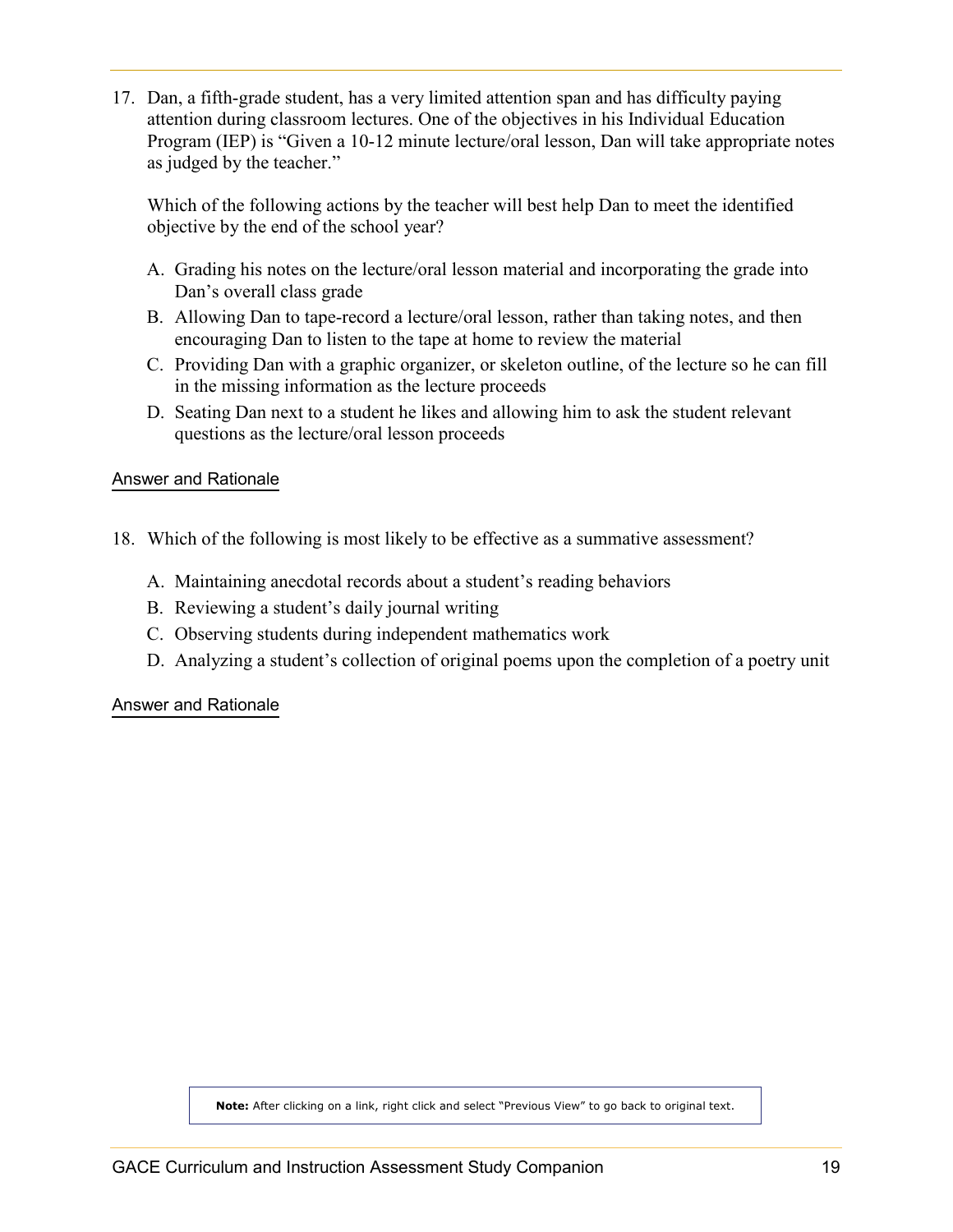#### <span id="page-19-0"></span>**Questions 19-20 are based on the following scenario.**

 Lincoln Elementary School, along with other elementary schools in the district, has adopted a new science program. The superintendent has charged the director of curriculum, Mr. O'Mara, with ensuring the program's successful implementation. Mr. O'Mara's first goal is to plan for a series of professional-development workshops for the upcoming school year.

- 19. In drafting a plan to identify topics for professional development, which of the following steps should Mr. O'Mara take first?
	- A. Contacting other districts using the same science program for suggestions
	- B. Writing grants to purchase resource materials for the teachers
	- C. Having teachers complete an assessment to identify their areas of need
	- D. Observing teachers to gather anecdotal evidence of instructional need

#### [Answer and Rationale](#page-27-0)

- 20. Mr. O'Mara recognizes that it is critical to have a plan for evaluating the effectiveness of any professional-development program. Which of the following strategies would provide him with the most valuable feedback?
	- A. Asking teachers to complete an evaluation checklist at the conclusion of each session
	- B. Asking teachers to complete an evaluation checklist at the conclusion of the series of sessions
	- C. Appointing a committee to rate the effectiveness of the program as the school plans future professional development
	- D. Examining data on student performance at a specified time after the professionaldevelopment series has concluded

[Answer and Rationale](#page-27-0)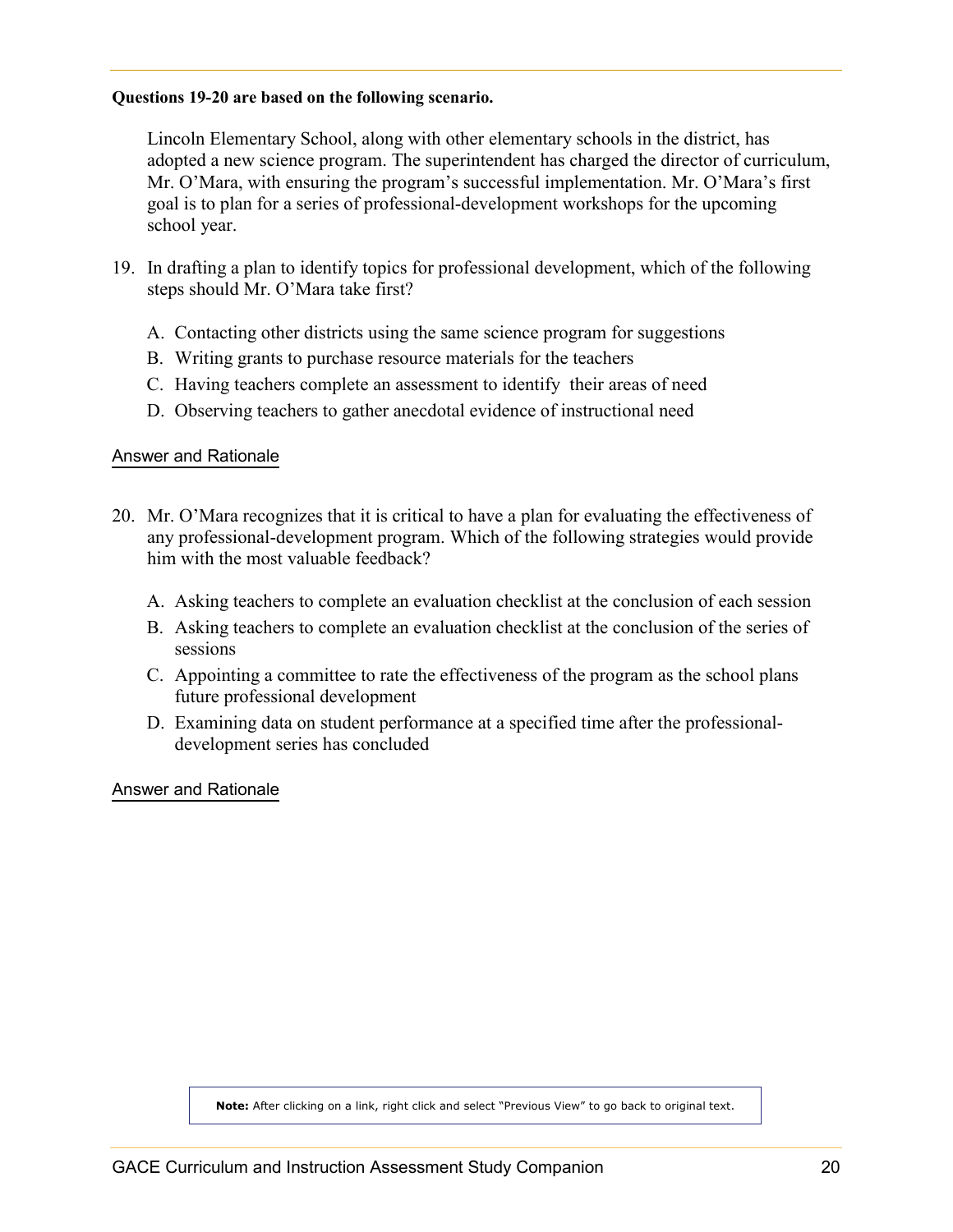# <span id="page-20-1"></span><span id="page-20-0"></span>**Answer Key and Rationales**

| <b>Question</b><br><b>Number</b> | <b>Correct</b><br><b>Answer</b> | <b>Rationale</b>                                                                                                                                                                                                                                                                                                                                                                                                                                                                                                       |
|----------------------------------|---------------------------------|------------------------------------------------------------------------------------------------------------------------------------------------------------------------------------------------------------------------------------------------------------------------------------------------------------------------------------------------------------------------------------------------------------------------------------------------------------------------------------------------------------------------|
| 1                                | A                               | Option A is correct. Instructional materials need to support<br>identified goals to meet curriculum needs and achieve<br>improvement in instruction. Options B and C are not correct<br>as these options do not link to meeting curricular needs and<br>improving instruction. Option D is not correct. While the cost of<br>materials is an important consideration, the relevance of the<br>materials to identified goals for curriculum and instruction is the<br>primary consideration.<br><b>Back to Question</b> |
| $\overline{2}$                   | A                               | <b>Option A is correct.</b> Generating rules and procedures and then<br>teaching, modeling, and reinforcing them is the most effective<br>strategy to maximize the amount of time students spend on<br>academic activities. Options B, C, and D are incorrect as these<br>strategies do not involve teacher modeling to ensure student<br>understanding and do not address reinforcement of appropriate<br>behavior which is a critical component of effective classroom<br>management.<br><b>Back to Question</b>     |
| 3                                | B                               | <b>Option B is correct.</b> Options A, C, and D are valid strategies<br>a teacher can use to learn more about the students. However,<br>these strategies are subsets of option B which addresses the<br>importance of knowing the students' strengths and areas for<br>growth prior to planning instruction.<br><b>Back to Question</b>                                                                                                                                                                                |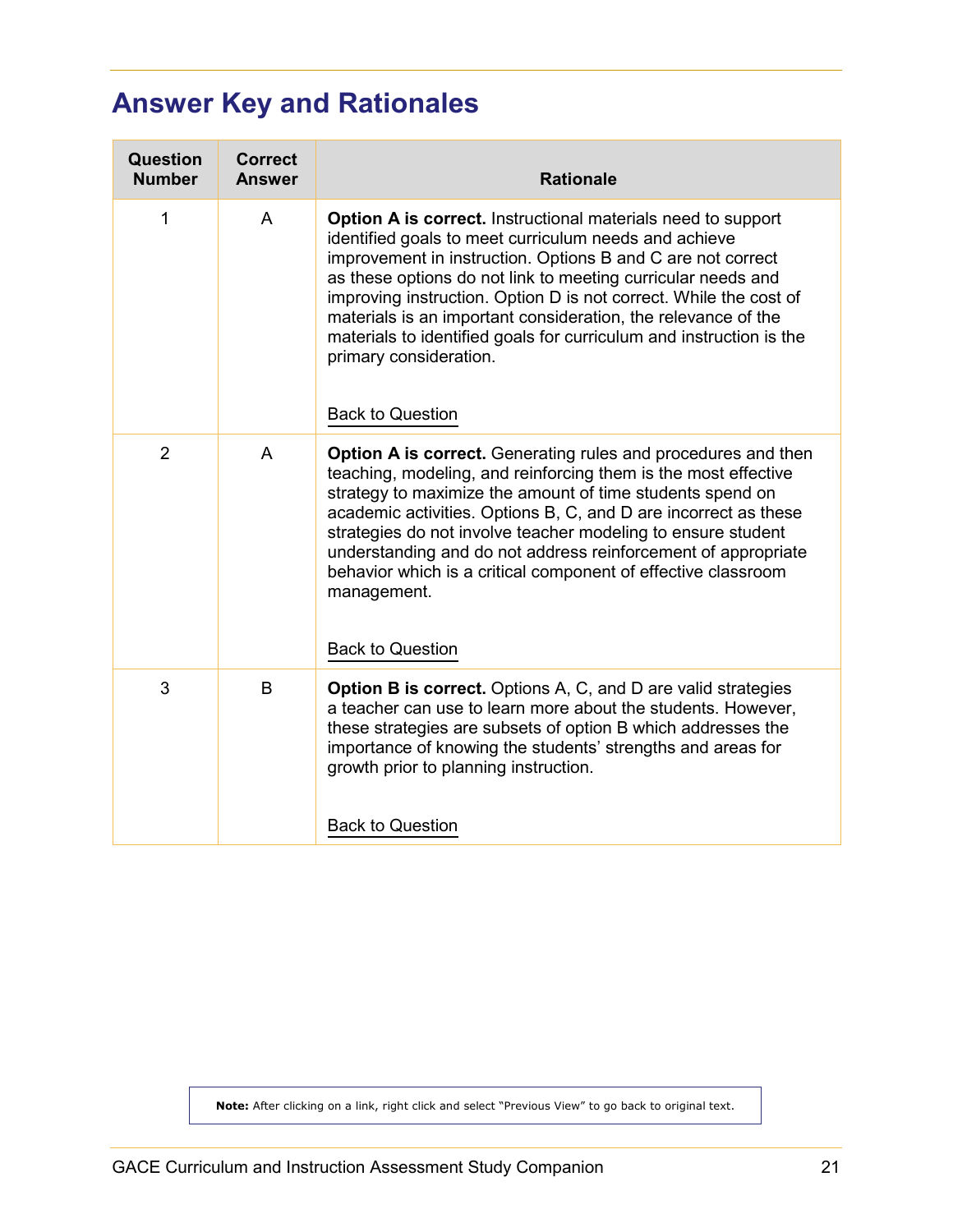<span id="page-21-0"></span>

| <b>Question</b><br><b>Number</b> | <b>Correct</b><br><b>Answer</b> | <b>Rationale</b>                                                                                                                                                                                                                                                                                                                                                                                                                                                                                                                                                                                                                            |
|----------------------------------|---------------------------------|---------------------------------------------------------------------------------------------------------------------------------------------------------------------------------------------------------------------------------------------------------------------------------------------------------------------------------------------------------------------------------------------------------------------------------------------------------------------------------------------------------------------------------------------------------------------------------------------------------------------------------------------|
| $\overline{4}$                   | A                               | <b>Option A is correct.</b> Change is a process, not an event, and<br>patience, understanding, and sensitivity go a long way to ensure<br>that a change is embraced by the individuals who are affected<br>by the change. Options B, C, and D illustrate issues that are<br>peripheral to the process, whereas option A acknowledges<br>the impact the informal communication system has on the<br>change process.<br><b>Back to Question</b>                                                                                                                                                                                               |
| 5                                | D                               | <b>Option D is correct.</b> The question provides several answers that<br>are related to curriculum development and delivery. However,<br>option D is the only answer that is correct in the context of the<br>question. When curriculum is being redesigned, the continuous<br>participation by teachers is essential.<br><b>Back to Question</b>                                                                                                                                                                                                                                                                                          |
| $6\phantom{1}6$                  | B                               | <b>Option B is correct.</b> This question identifies several positive<br>outcomes of team teaching; however, only one choice is absolutely<br>correct. Teams can try to develop more consistent methods of<br>dealing with discipline problems (option A), for using instructional<br>aides (option C), or for paying attention to individual differences<br>(option D), but this is not guaranteed. The greatest advantage of<br>team teaching is the combined use of the teachers' knowledge,<br>talents, and experiences, and the opportunities for collaboration<br>that are promoted through team teaching.<br><b>Back to Question</b> |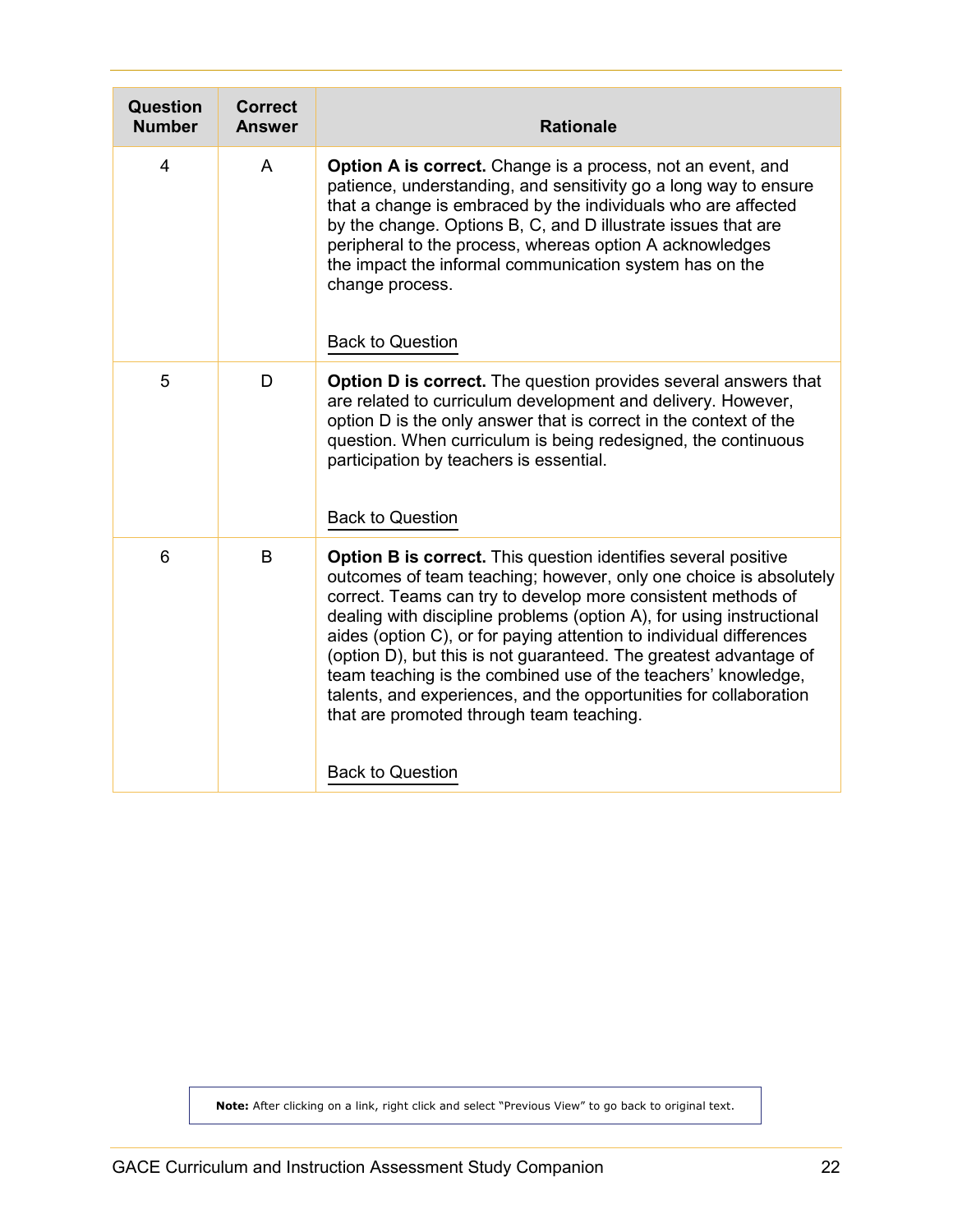<span id="page-22-0"></span>

| Question<br><b>Number</b> | <b>Correct</b><br><b>Answer</b> | <b>Rationale</b>                                                                                                                                                                                                                                                                                                                                                                                                                                                                                                                                                           |
|---------------------------|---------------------------------|----------------------------------------------------------------------------------------------------------------------------------------------------------------------------------------------------------------------------------------------------------------------------------------------------------------------------------------------------------------------------------------------------------------------------------------------------------------------------------------------------------------------------------------------------------------------------|
| $\overline{7}$            | B                               | <b>Option B is correct.</b> The key to successful conflict management<br>is an individual's skill to select and use an appropriate strategy<br>to promote resolution of the conflict and to intervene at the<br>appropriate time. Assuming responsibility for the outcome<br>(option A) takes responsibility away from the individuals who<br>may be involved. Passively withdrawing (option C) does not<br>promote resolution to a conflict. Option D is incorrect because<br>not all conflict resolution strategies are democratic in nature.<br><b>Back to Question</b> |
| 8                         | B                               | <b>Option B is correct.</b> The question addresses the need for clear<br>communication between the supervisor of curriculum and district<br>stakeholders. Options A, C, and D provide guidelines that<br>promote communication. However, it is most important that the<br>message is understood by the intended audience (option B).<br><b>Back to Question</b>                                                                                                                                                                                                            |
| 9                         | D                               | <b>Option D is correct.</b> This question focuses on the importance<br>of protecting the rights and confidentiality of students and staff.<br>Options A, B, and C relate to information that can be shared.<br>The nature of the information shared in a parent-teacher<br>conference and in Individualized Education Program (IEP)<br>meetings is confidential. The curriculum director needs to ensure<br>that interpreters have a clear understanding of the need for<br>confidentiality (option D).<br><b>Back to Question</b>                                         |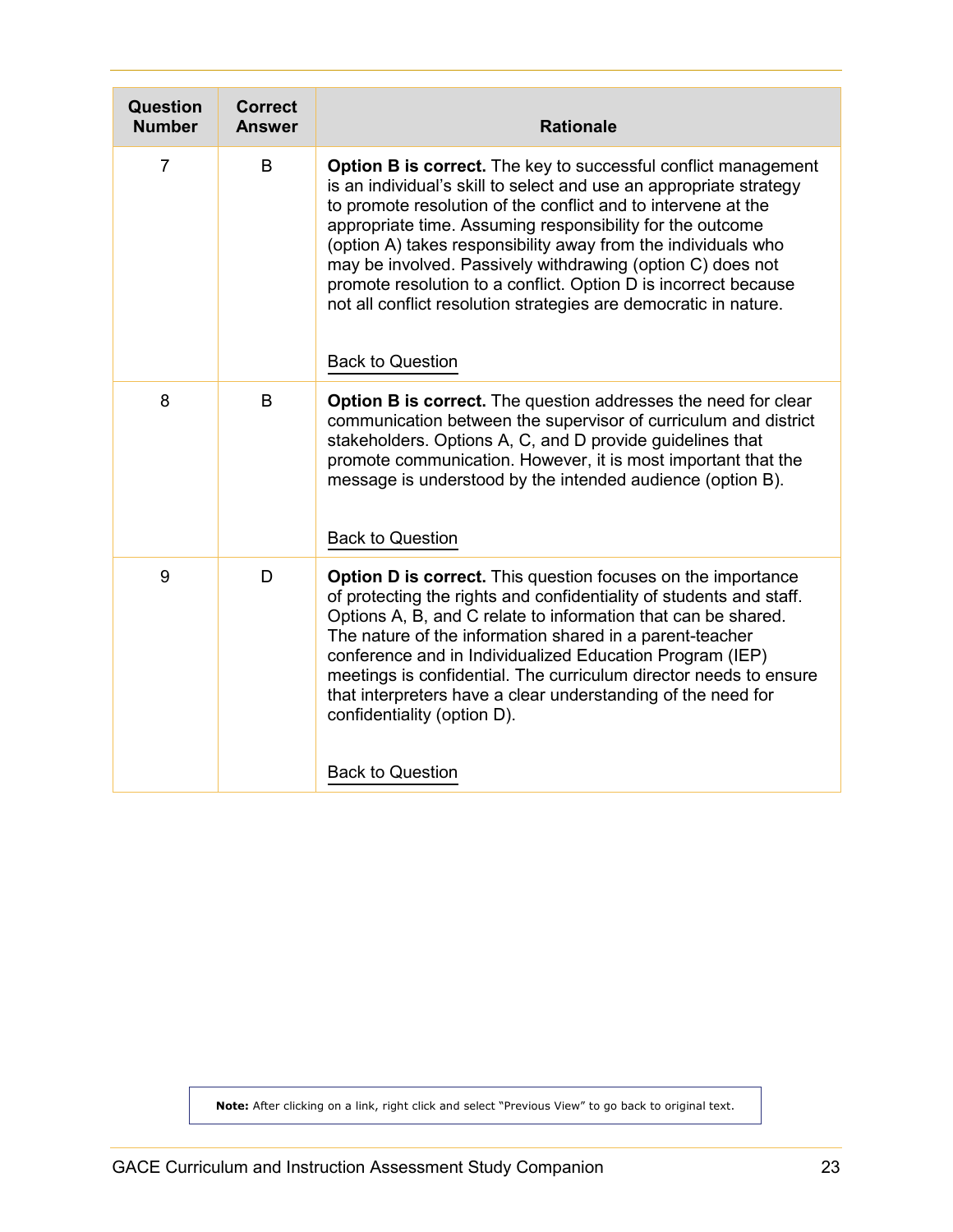<span id="page-23-0"></span>

| <b>Question</b><br><b>Number</b> | <b>Correct</b><br><b>Answer</b> | <b>Rationale</b>                                                                                                                                                                                                                                                                                                                                                                                                                                                                                                                                             |
|----------------------------------|---------------------------------|--------------------------------------------------------------------------------------------------------------------------------------------------------------------------------------------------------------------------------------------------------------------------------------------------------------------------------------------------------------------------------------------------------------------------------------------------------------------------------------------------------------------------------------------------------------|
| 10                               | A                               | <b>Option A is correct.</b> The question focuses on the initial step for<br>self-reflection among individuals participating in a professional<br>development experience. Prior to asking the participants to<br>consider student feedback (option B), engaging in critical<br>conversations (option C), and familiarizing themselves with the<br>theoretical foundations of teaching and learning (option D), the<br>individuals initially need to examine their beliefs, values, and<br>assumptions about teaching and learning.<br><b>Back to Question</b> |
| 11                               | C                               | <b>Option C is correct.</b> The question addresses the importance of<br>using data to improve instructional programs. Option C is correct<br>because the most appropriate initial step is to define the problem<br>and explain the data that is appropriate for the teachers and the<br>parents. Options A, B, and D are follow-up steps that would prove<br>useful as a later step in the development of the plan, but not as<br>the initial step.<br><b>Back to Question</b>                                                                               |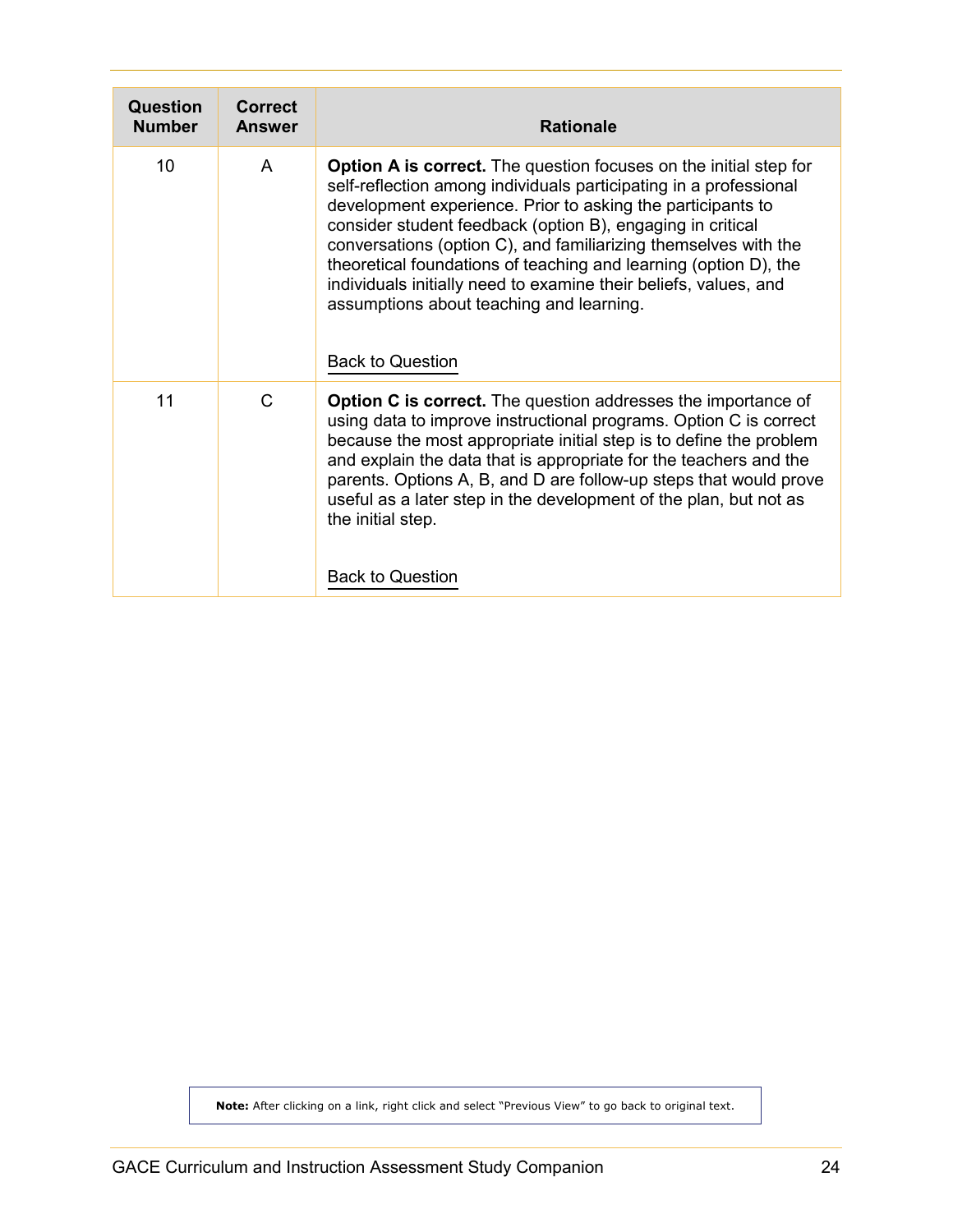<span id="page-24-0"></span>

| Question<br><b>Number</b> | <b>Correct</b><br><b>Answer</b> | <b>Rationale</b>                                                                                                                                                                                                                                                                                                                                                                                                                                                                                                                                                                                                                                       |
|---------------------------|---------------------------------|--------------------------------------------------------------------------------------------------------------------------------------------------------------------------------------------------------------------------------------------------------------------------------------------------------------------------------------------------------------------------------------------------------------------------------------------------------------------------------------------------------------------------------------------------------------------------------------------------------------------------------------------------------|
| 12                        | B                               | <b>Option B is correct.</b> Collaborating with the teacher to analyze<br>current problems and providing ongoing support will promote self-<br>reflection and facilitate a change in the teacher's approach to<br>classroom management and instruction. Providing the teacher<br>with literature that targets the problems does not promote a<br>change in behavior since there is no guarantee that the teacher<br>will effectively implement strategies identified in the literature.<br>Without follow up, modeling a lesson (option C), and observing<br>grade-level colleagues (option D) may be of little or no value.<br><b>Back to Question</b> |
| 13                        | B                               | <b>Option B is correct.</b> The ultimate goal of scaffolding is for<br>students to have a firm enough grasp of the content or skill so<br>they can perform tasks independently. In order for this to happen,<br>the teacher introduces a new concept to students and gives the<br>students all the assistance that they will require in the beginning,<br>gradually reducing the assistance until the students are able to<br>perform the tasks and skills on their own.<br><b>Back to Question</b>                                                                                                                                                    |
| 14                        | A                               | <b>Option A is correct.</b> A norm-referenced reading test compares<br>the performance of each student to the performance of a local<br>or national norm group. A criterion-referenced test (option B) is<br>designed to measure student performance against a fixed set of<br>predetermined criteria. An aptitude test (option C) is designed to<br>measure an individual's overall performance across a broad range<br>of mental capacities. An informal reading inventory (option D) is<br>designed to determine a student's reading instructional needs.<br><b>Back to Question</b>                                                                |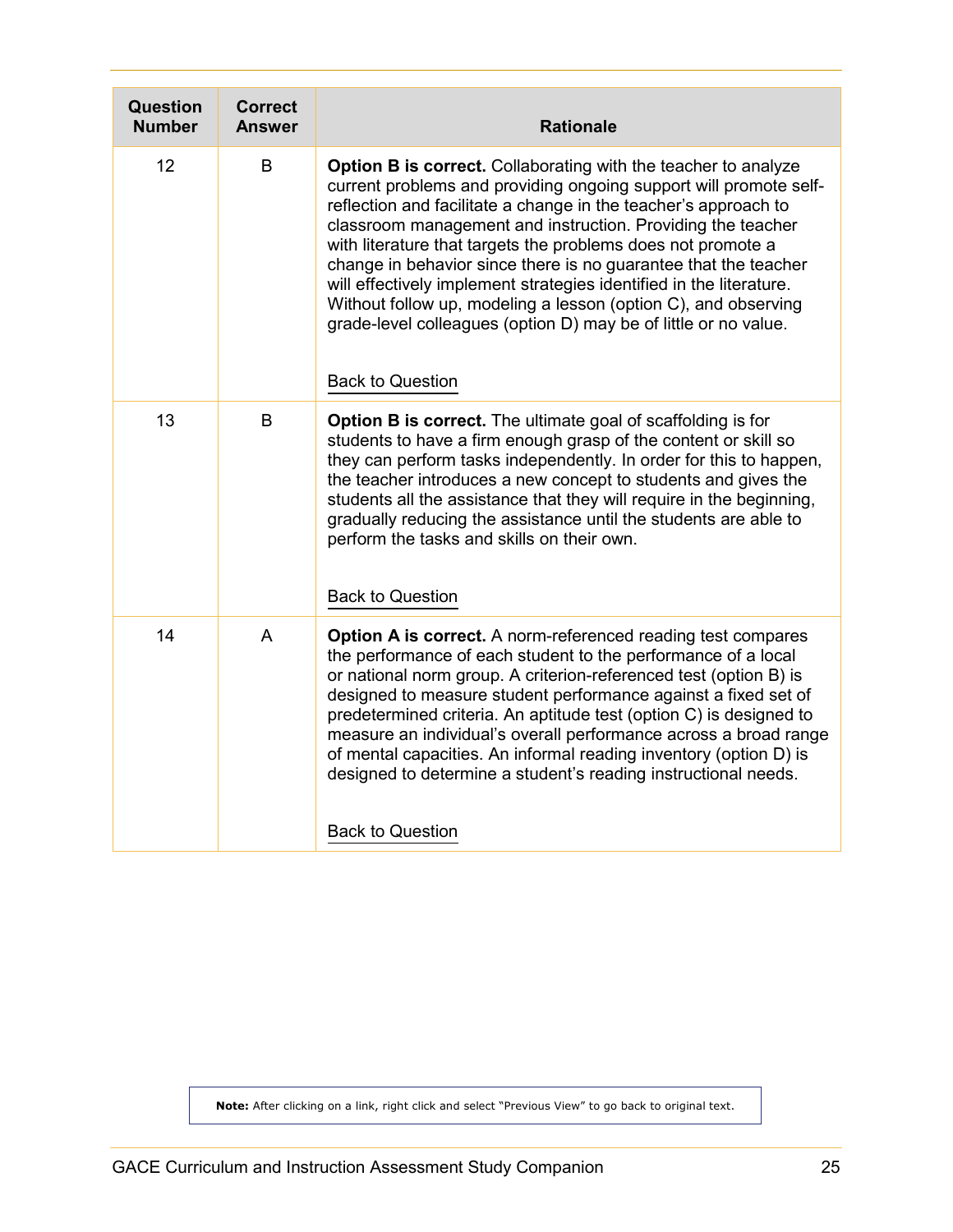<span id="page-25-0"></span>

| Question<br><b>Number</b> | Correct<br><b>Answer</b> | <b>Rationale</b>                                                                                                                                                                                                                                                                                                                                                                                                                                                                                                                                                                                                                                                        |
|---------------------------|--------------------------|-------------------------------------------------------------------------------------------------------------------------------------------------------------------------------------------------------------------------------------------------------------------------------------------------------------------------------------------------------------------------------------------------------------------------------------------------------------------------------------------------------------------------------------------------------------------------------------------------------------------------------------------------------------------------|
| 15                        | <sub>B</sub>             | <b>Option B is correct.</b> A student's percentile rank indicates the<br>percent of students in a particular group that received lower raw<br>scores on a test than the raw score of the student. It shows the<br>student's relative position, or rank, among a group of students in<br>the same grade who were tested at the same time of year (fall,<br>midyear, or spring).<br><b>Back to Question</b>                                                                                                                                                                                                                                                               |
| 16                        | A                        | <b>Option A is correct.</b> When working with students whose first<br>language is not English, teachers must keep in mind that reading,<br>writing, listening, and speaking are all parts of language learning.<br>Modeling the interview allows the students to observe a variety<br>of speaking and listening skills and to note cultural differences,<br>such as tone of voice and eye contact. Providing written<br>guidelines (option B), having students discuss the activity<br>(option C), and providing the rubric (option D) are strategies<br>that a teacher could use after modeling an effective interview<br>and introduction.<br><b>Back to Question</b> |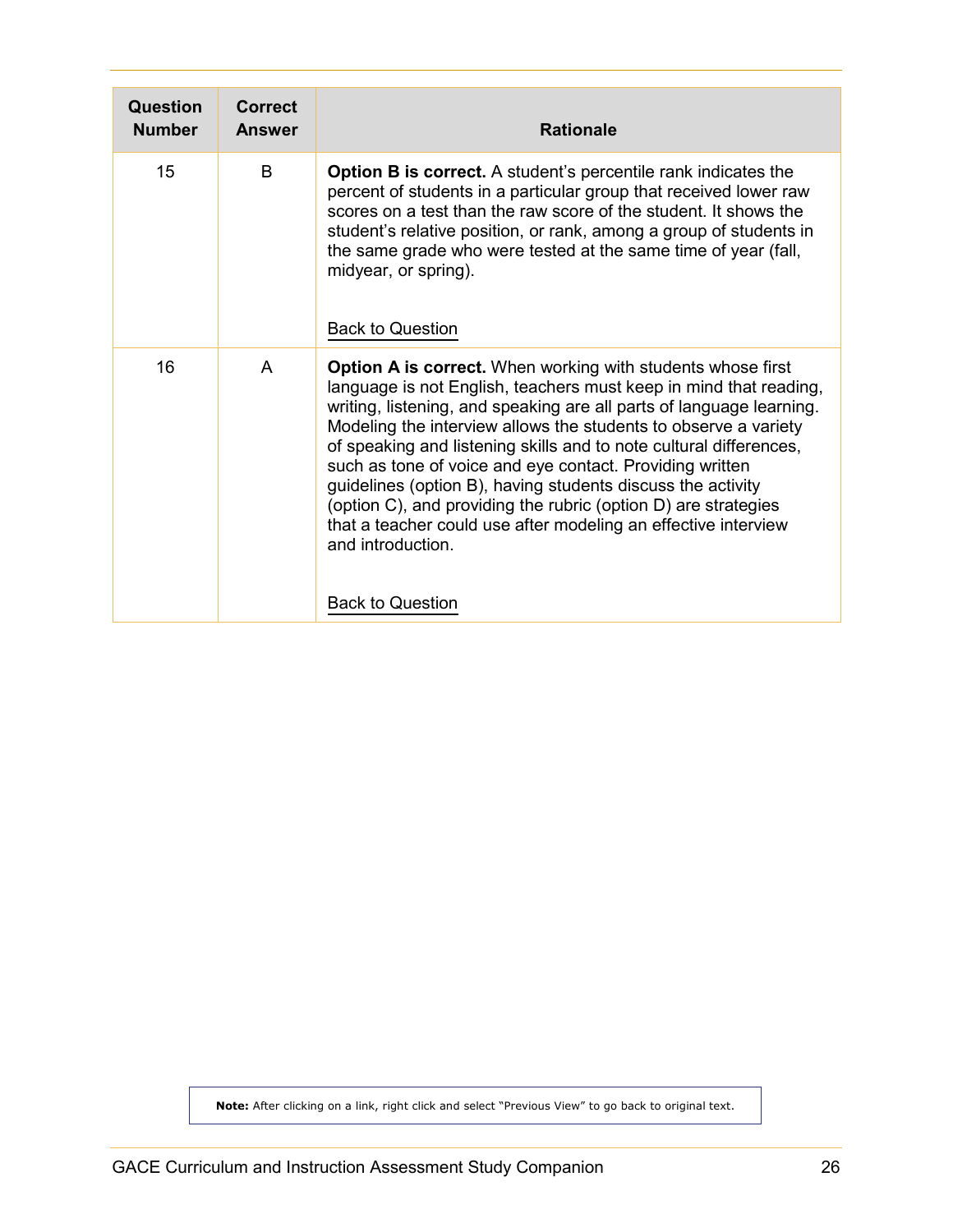<span id="page-26-0"></span>

| Question<br><b>Number</b> | Correct<br><b>Answer</b> | <b>Rationale</b>                                                                                                                                                                                                                                                                                                                                                                                                                                                                                                                                                                                                                                          |
|---------------------------|--------------------------|-----------------------------------------------------------------------------------------------------------------------------------------------------------------------------------------------------------------------------------------------------------------------------------------------------------------------------------------------------------------------------------------------------------------------------------------------------------------------------------------------------------------------------------------------------------------------------------------------------------------------------------------------------------|
| 17                        | $\mathsf{C}$             | Option C is correct. The information provided about Dan<br>indicates that the teacher must choose a strategy to help him in<br>two ways: to keep his attention focused on the learning, and to<br>help him follow what is going on in the lesson. Providing Dan with<br>a graphic organizer is a strategy that will keep him on task and will<br>support his achievement of the Individualized Education Program<br>(IEP) objective.<br><b>Back to Question</b>                                                                                                                                                                                           |
| 18                        | D                        | <b>Option D is correct.</b> The goal of summative assessment is to<br>evaluate student learning at the end of an instructional unit by<br>comparing it against some standard or benchmark. Analyzing<br>a student's collection of original poetry is an example of<br>summative assessment. The action is designed to evaluate the<br>student's understanding of poetry at the completion of the unit.<br>Options A, B, and C are examples of formative assessment.<br>Formative assessments are ongoing assessments, reviews, and<br>observations in a classroom. Teachers use formative assessment<br>to inform instruction.<br><b>Back to Question</b> |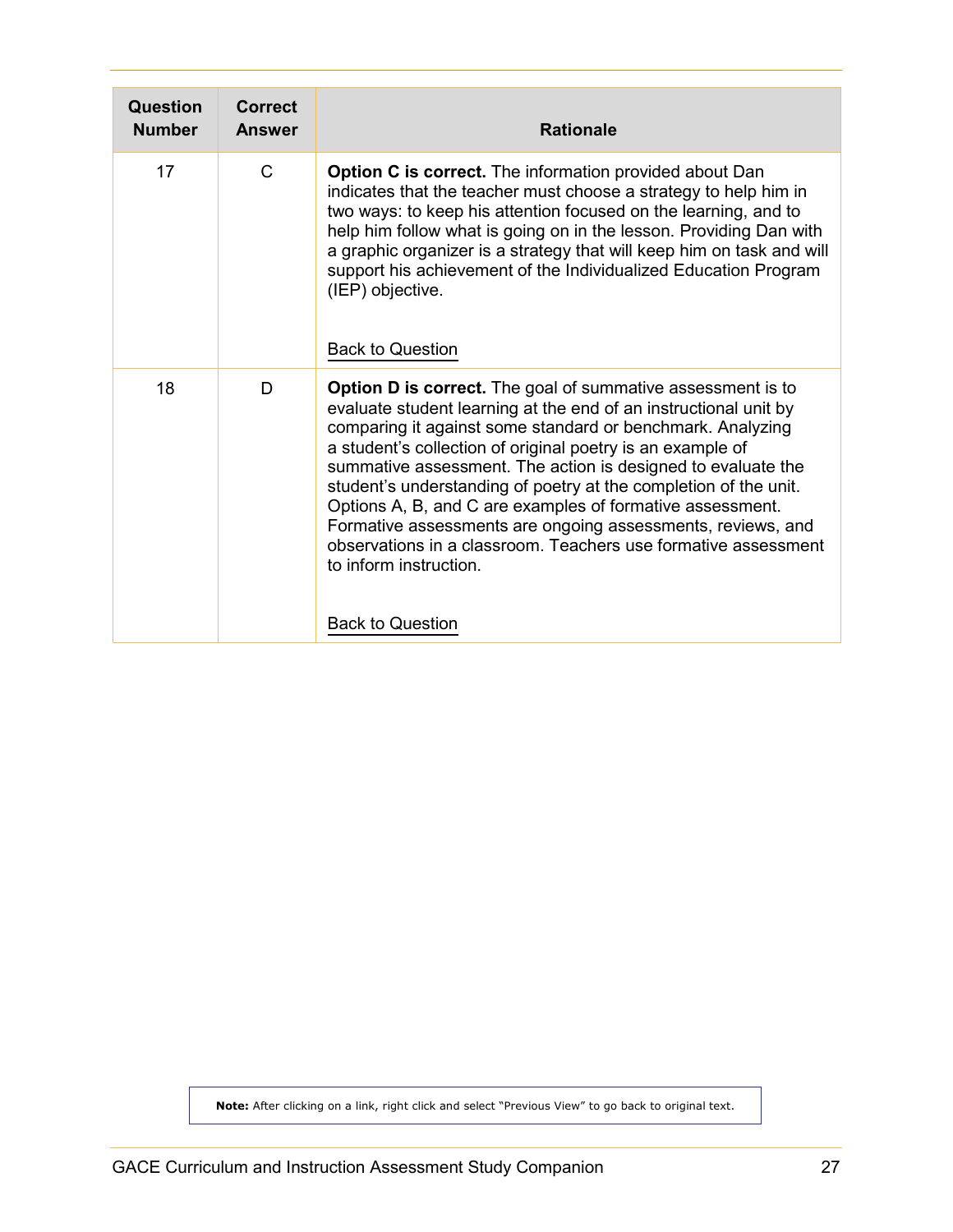<span id="page-27-0"></span>

| Question<br><b>Number</b> | Correct<br><b>Answer</b> | <b>Rationale</b>                                                                                                                                                                                                                                                                                                                                                                                                                                                                                                                                                                                                  |
|---------------------------|--------------------------|-------------------------------------------------------------------------------------------------------------------------------------------------------------------------------------------------------------------------------------------------------------------------------------------------------------------------------------------------------------------------------------------------------------------------------------------------------------------------------------------------------------------------------------------------------------------------------------------------------------------|
| 19                        | $\mathsf{C}$             | <b>Option C is correct.</b> When deciding on professional development<br>topics to support the successful implementation of a new<br>program, it is important to gather information from the teachers<br>about the areas for which they need support. Option A will not<br>provide information to address district teacher needs. Option B<br>is a step that could be taken at a later time. Option D does not<br>include teacher input and is based on observation which may<br>be subjective.<br><b>Back to Question</b>                                                                                        |
| 20                        | D                        | <b>Option D is correct.</b> This question focuses on how to evaluate<br>the effectiveness of a professional development program. The<br>most effective way to evaluate a professional development<br>program is to gather and analyze the impact on student learning.<br>Option D is correct as this is the only option that addresses<br>student learning. Options A and B are subjective, limiting<br>feedback to the opinions of the teachers. Option C lacks the<br>necessary data, such as student performance, to evaluate the<br>effectiveness of the professional development.<br><b>Back to Question</b> |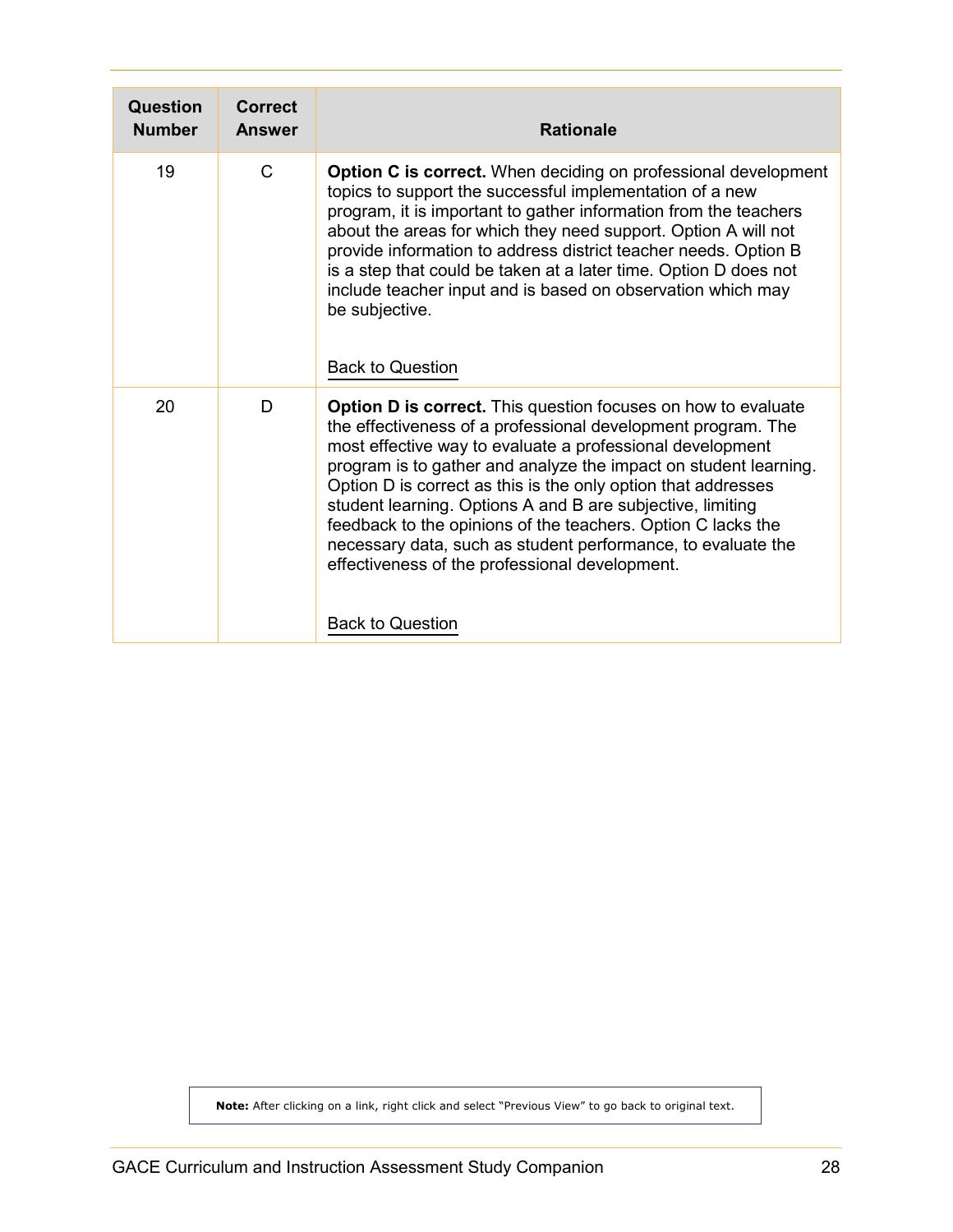# <span id="page-28-0"></span>**Constructed-response Questions**

The purpose of this section is to describe the constructed-response questions that appear on the GACE Curriculum and Instruction assessment and to explain the criteria used to score each constructed-response question. The test includes three constructed-response questions. Unlike the selected-response questions, the constructed-response questions require you to demonstrate your knowledge in a subject area by providing in-depth written responses.

### <span id="page-28-1"></span>**Preparing for the Constructed-response Questions**

When preparing for the constructed-response questions, read the sample questions and scoring guide carefully. You may wish to draft a response to each sample question by reading the question and planning, writing, and revising your essay. You should use a total of about 15 minutes for each constructed-response question. Also, because no reference materials will be available during the test, it is recommended that you refrain from using a dictionary, a thesaurus, or textbooks while writing your practice responses.

Once you have written your practice responses, reread the scoring guide, and then read the sample responses provided for each score level. Rationales that explain how the responses characterize the score point description are provided for each of the responses. After you have read through these materials, review your own responses in light of the score point descriptions. You may also wish to review your responses and the score scale with staff in your preparation program.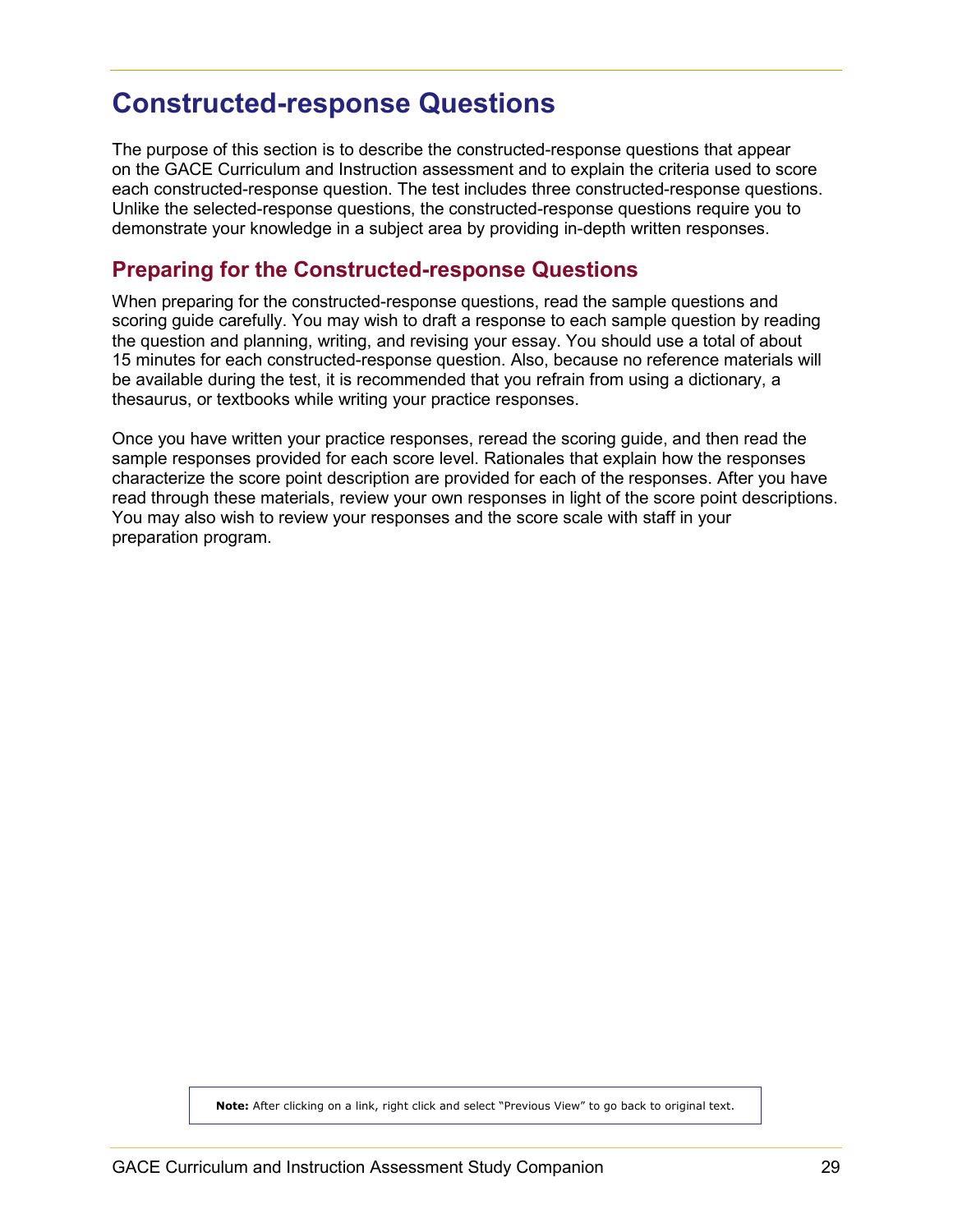# <span id="page-29-0"></span>**Scoring Guide**

Readers will assign scores based on the following scoring guide.

| <b>Score</b>   | <b>Description</b>                                                                                                                                                                                                                                                                                                         |
|----------------|----------------------------------------------------------------------------------------------------------------------------------------------------------------------------------------------------------------------------------------------------------------------------------------------------------------------------|
| 3              | Demonstrates a thorough understanding of the important information presented<br>in the scenario and any supporting documents. The response is well-developed,<br>demonstrates a clear understanding of the issues presented, and synthesizes the<br>important information related to the issues presented in the scenario. |
|                | A typical response in this category:                                                                                                                                                                                                                                                                                       |
|                | Demonstrates detailed, specific, and convincing evidence that shows an<br>$\bullet$<br>understanding of the issues presented and provides reasonable strategies<br>for resolution                                                                                                                                          |
|                | Responds appropriately to all parts of the questions<br>$\bullet$<br>• Prioritizes, outlines, or organizes steps or actions in a logical and<br>insightful manner                                                                                                                                                          |
|                | When required, provides a strong explanation and rationale for the response<br>$\bullet$                                                                                                                                                                                                                                   |
| $\overline{2}$ | Demonstrates a <b>basic/general understanding</b> of the important information<br>presented in the scenario and any supporting documents. The response<br>demonstrates an application or resolution to the issues presented in the scenario in<br>a general manner.                                                        |
|                | A typical response in this category:                                                                                                                                                                                                                                                                                       |
|                | Provides general evidence of an understanding of the issues presented<br>$\bullet$<br>in the materials                                                                                                                                                                                                                     |
|                | Identifies reasonable ways to resolve the issues, but fails to provide sufficient<br>$\bullet$<br>details to describe the resolution                                                                                                                                                                                       |
|                | Responds appropriately to most parts of the questions<br>$\bullet$                                                                                                                                                                                                                                                         |
|                | Prioritizes, outlines, or organizes steps or actions in a general manner, but fails<br>$\bullet$<br>to provide sufficient detail                                                                                                                                                                                           |
|                | May contain minor errors in terminology or process that detract from the overall<br>understanding of the role of an educator responsible for curriculum and<br>instruction                                                                                                                                                 |
|                | When required, provides an adequate explanation or rationale for the<br>response                                                                                                                                                                                                                                           |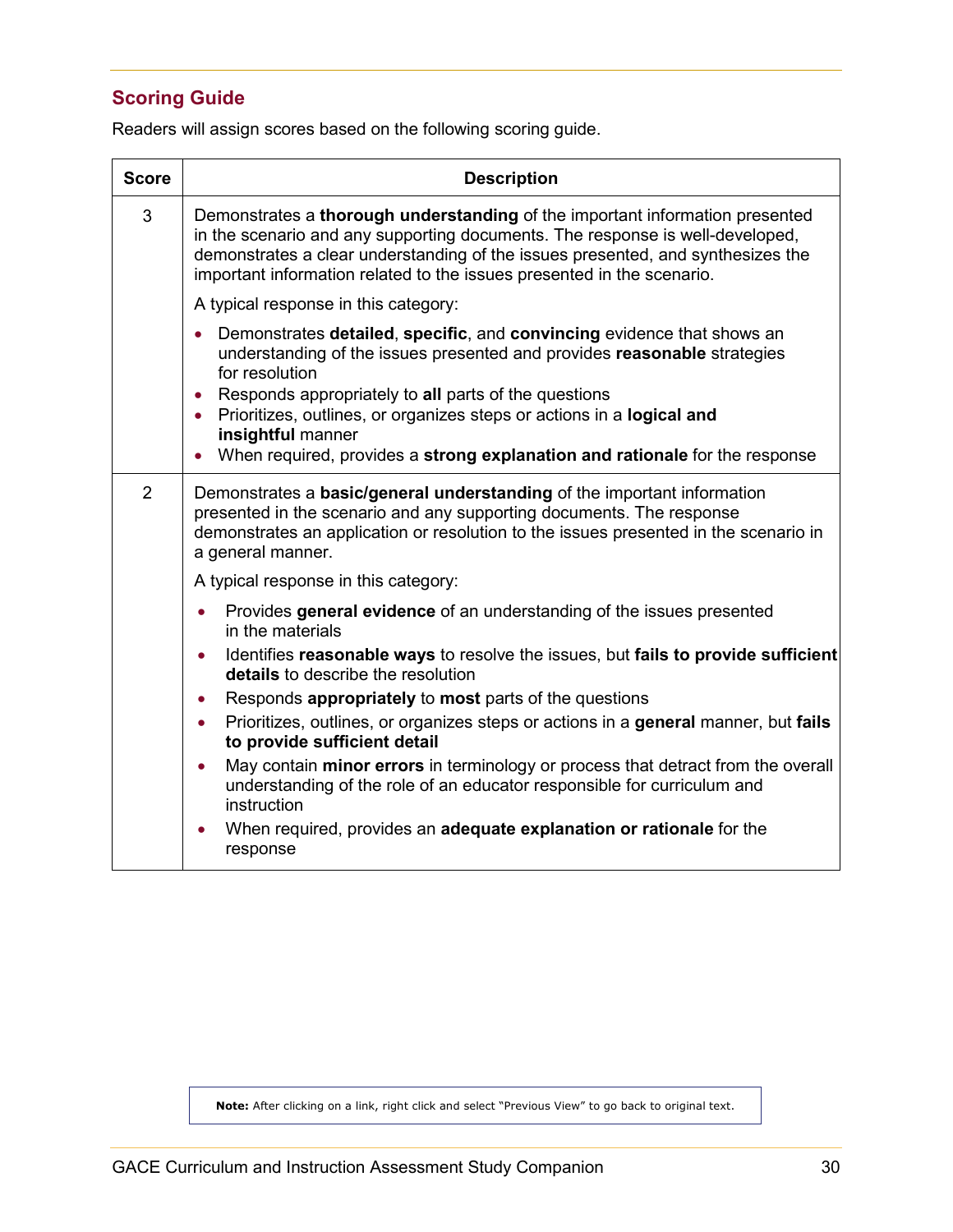| <b>Score</b> | <b>Description</b>                                                                                                                                                                                                                                                                             |
|--------------|------------------------------------------------------------------------------------------------------------------------------------------------------------------------------------------------------------------------------------------------------------------------------------------------|
| 1            | Demonstrates a limited understanding of the important information presented in<br>the scenario and any supporting documents. The response analyzes the issues in<br>the scenario in a manner that is clearly limited or flawed.                                                                |
|              | A typical response in this category:                                                                                                                                                                                                                                                           |
|              | Demonstrates limited evidence of an understanding of the issues presented in<br>$\bullet$<br>the materials and presents unreasonable ways to resolve the issues<br>Fails to respond appropriately to some parts of the question<br>$\bullet$                                                   |
|              | Prioritizes, outlines, or organizes steps or actions unclearly or with gaps in logic<br>$\bullet$<br>May contain serious misconceptions in terminology or process that detract<br>٠<br>from the overall understanding of the role of an educator responsible for<br>curriculum and instruction |
|              | When required, provides a simplistic explanation or rationale for the response<br>$\bullet$                                                                                                                                                                                                    |
| $\mathbf 0$  | Demonstrates little or no understanding of the important information presented<br>in the scenario and any supporting documents. The response fails to address the<br>issues presented in the scenario.                                                                                         |
|              | A typical response in this category:                                                                                                                                                                                                                                                           |
|              | Demonstrates little or no evidence of an understanding of the issues presented<br>in the prompt or materials and provides unreasonable ways to resolve<br>the issues                                                                                                                           |
|              | Fails to respond to any parts of the question or rephrases the question<br>$\bullet$                                                                                                                                                                                                           |
|              | Fails to prioritize, outline, or organize steps or actions<br>$\bullet$                                                                                                                                                                                                                        |
|              | May contain mostly serious misconceptions in terminology or process that<br>$\bullet$<br>detract from the overall understanding of the role of an educator responsible for<br>curriculum and instruction                                                                                       |
|              | When required, provides no explanation or no rationale for the response                                                                                                                                                                                                                        |
|              | Note: The mere presence of specific words or phrases related to curriculum<br>and instruction that might be used in an adequate response does not by itself<br>indicate knowledge.                                                                                                             |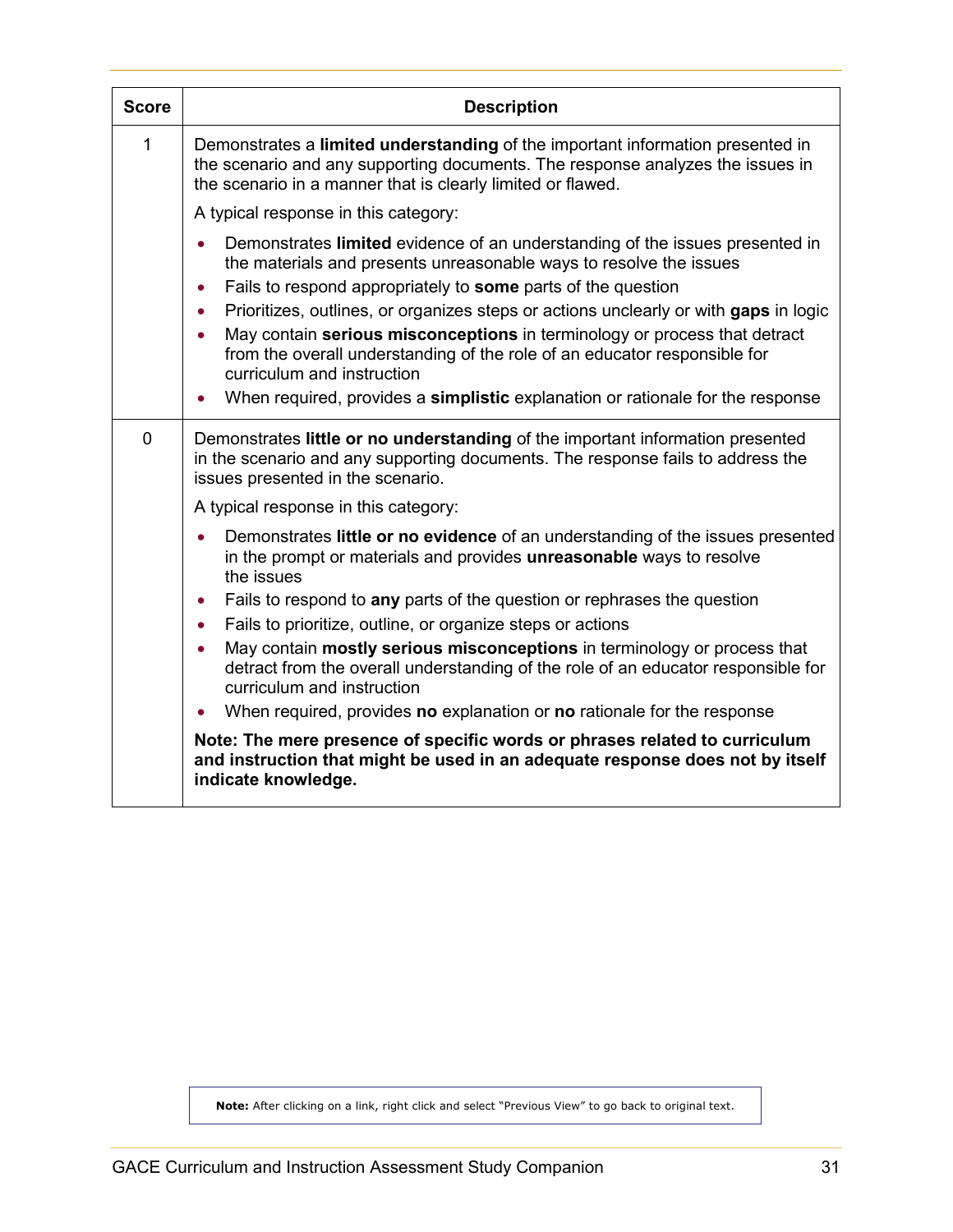# <span id="page-31-0"></span>**Constructed-response Question 1: Professional Practices**

#### <span id="page-31-1"></span>**General Directions**

#### **Plan to use approximately 15 minutes to complete this question.**

Read the constructed-response question carefully before you begin to write your response to ensure that you address all components. Think about how you will organize what you plan to write.

The final version of your response should conform to the conventions of standard written English. Your written response should be your original work, written in your own words, and not copied or paraphrased from some other work. You may, however, use citations when appropriate.

#### <span id="page-31-2"></span>**Sample Question**

A new director of curriculum in a suburban school district with six elementary schools has been asked to support the continuing implementation of a non-traditional mathematics program. The program was implemented district-wide three years ago amidst considerable concern from parents and staff. Frequent evaluation of the program has shown that students' conceptual understanding is exceptional, but their computation performance varies from year to year and consistently falls below conceptual understanding. While significant concerns still linger among parents and staff, parent satisfaction has increased by 20% in the last year and dissatisfaction has declined by one-third.

Identify AND describe three steps the curriculum director can take to gain further support for the mathematics program and decrease the dissatisfaction levels.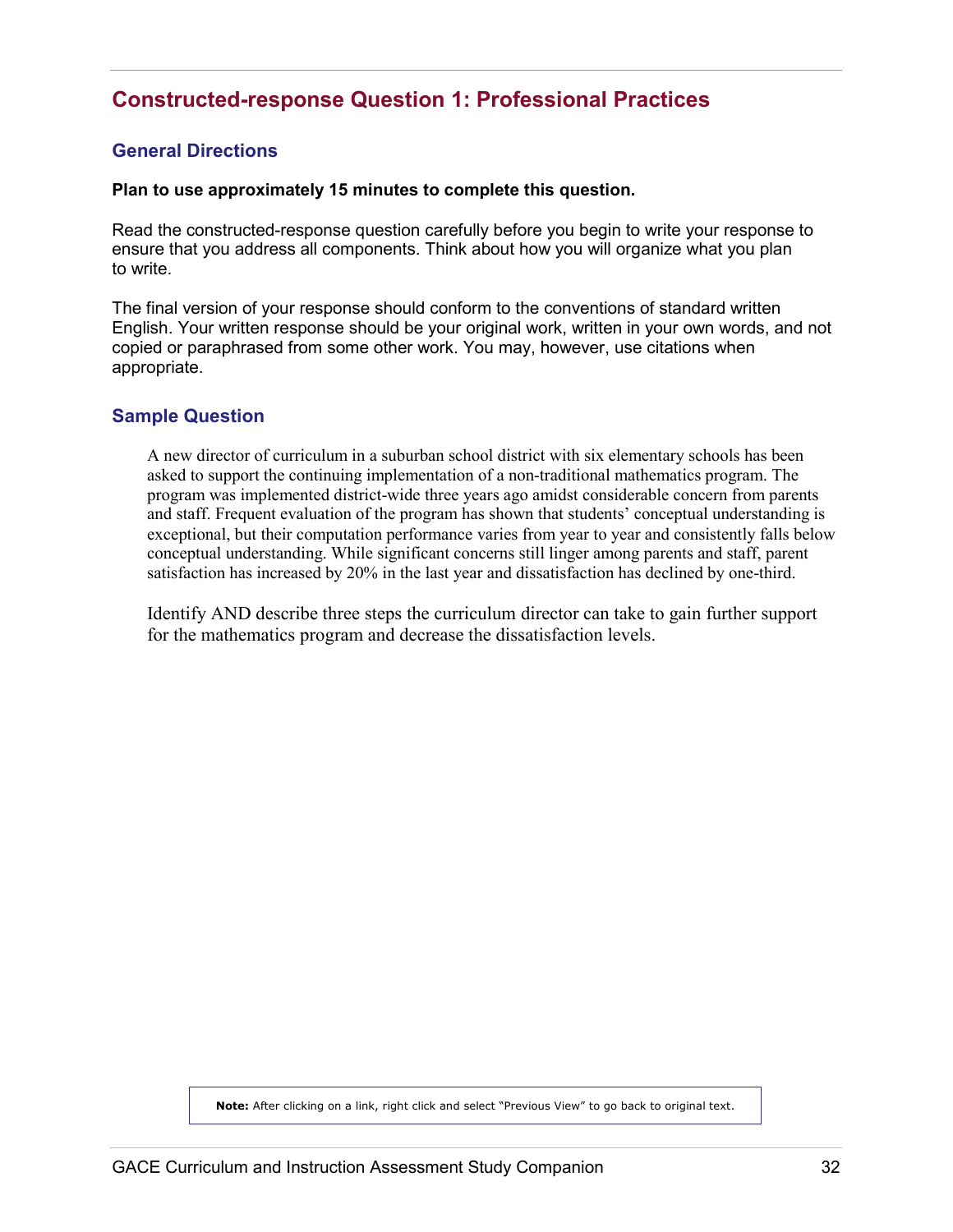#### <span id="page-32-0"></span>**Sample Responses and Rationales for Question 1**

#### **Sample Response Earning a Score of 3**

As the new director of curriculum, there are several steps that I would take to gain further support and decrease the level of dissatisfaction with the new mathematics program.

First, in order to help parents understand the program better, I would collaborate with the elementary principals to plan monthly mathematics nights. These events, to be held at each elementary school, would allow parents to attend with their children and participate together in a lesson presented by the teachers. The parents would get a better understanding of the mathematics program and learn how they can help their children at home.

Another step I would take would be to survey the elementary teachers to determine if they need additional professional development. If teachers feel their needs are being met, they will not only be more effective, but they will also do more to support the program. After the survey results were analyzed, there are many professional development approaches that I would use, such as providing mathematics coaches for teachers who need additional support, allocating funds for teachers to attend relevant conferences, and scheduling district-sponsored professional development workshops.

Finally, I would write a monthly mathematics newsletter to explain mathematics concepts, outline relevant Internet resources for parents to access, and provide ideas on how to do fun mathematics activities at home. I would also encourage teachers to write a "Math Gram" at the beginning of each unit to communicate the focus of each new unit and to provide tips on how the parents could support their children's learning at home.

#### **Rationale for the Score of 3**

From the beginning, this response clearly and specifically focuses in on the key portion of the question by addressing "steps to gain further support and decrease the level of dissatisfaction with the new mathematics program." Each step is logically and insightfully identified and described, and there is a logical rationale for the actions proposed.

The steps outlined above demonstrate that the test taker understands the core issues and can develop appropriate steps that will increase both parent and teacher support of the new program. Including opportunities for professional development as a step to increase program satisfaction also demonstrates an understanding of job-embedded, ongoing professional development. All actions are designed to increase the relationship and communication between parents and teachers, and to involve parents in their children's work with the mathematics program.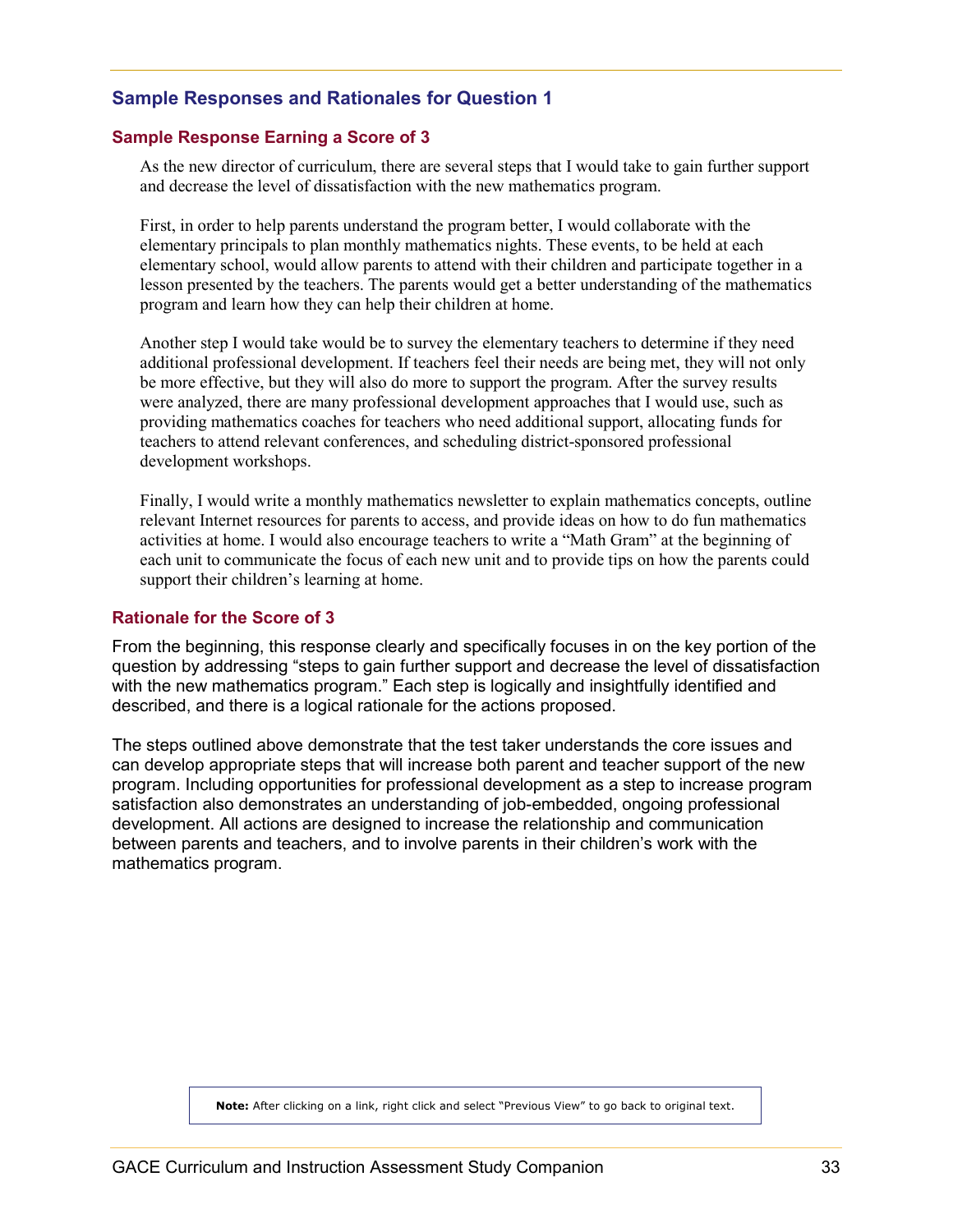#### **Sample Response Earning a Score of 2**

As a new curriculum director I would need to first educate myself about the progress of the students over a three-year period. I would review the evaluation data that shows the students' level of conceptual understanding and the students' computation performance. Familiarizing myself with the data would be beneficial for the development of a plan of action.

I would then plan a meeting with representatives of each elementary school. This would give me the opportunity to discuss the program and to learn about any concerns the teachers might have. This too would help me to develop a plan of action to support the mathematics program and to decrease dissatisfaction levels.

#### **Rationale for the Score of 2**

The response identifies two steps a new curriculum director could take to gain support for the mathematics program and to decrease satisfaction levels — analyze data and meet with a representative group of teachers. While the identified steps provide a systematic approach for action plan development, not much detail is given on how the curriculum director would use the analysis of the evaluation data and the information gleaned from the discussion with teachers to establish the foundation for the development of an action plan. The response fails to provide detailed, specific, and convincing evidence that shows an understanding of the steps required to resolve the issues presented in the scenario. By identifying two steps with no detailed explanation, the response demonstrates a resolution to the issues in a general manner.

#### **Sample Response Earning a Score of 1**

Moving from a traditional computation-based mathematics program to a non-traditional concept-based mathematics program can be very divisive. Teachers can resist change, especially experienced staff who feel they have been successful using the traditional approach. Parents want to be able to help their children with homework and class assignments. They expect to be able to use the mathematics strategies they were taught in order to help their children. As a result, the biggest challenge is getting the parents to understand and support the new mathematics program.

The new curriculum director can improve parent support and understanding by providing opportunities for training. Working with the principals, a parent workshop or mathematics fun night could be scheduled at the beginning of the school year at each elementary school These activities would allow the parents to view the materials and learn some ways to help their children at home.

#### **Rationale for the Score of 1**

Most of this response focuses on rephrasing the information provided in the background of the question and it states the obvious — that "getting parents to understand and support the new mathematics program" is a challenge. The response then cites one step the curriculum director could take: arranging training or providing math fun nights. While the action of allowing parents to view the materials and learn how to help their children provides some communication with the parents and gives them some exposure to the material, the one-time events will have limited impact on their understanding of the program and may not actually increase their support of it. By only providing one step, this response has only given a partial answer to the question. In addition, the limited description of the step and its rationale does not demonstrate full understanding of how to develop support from the parents.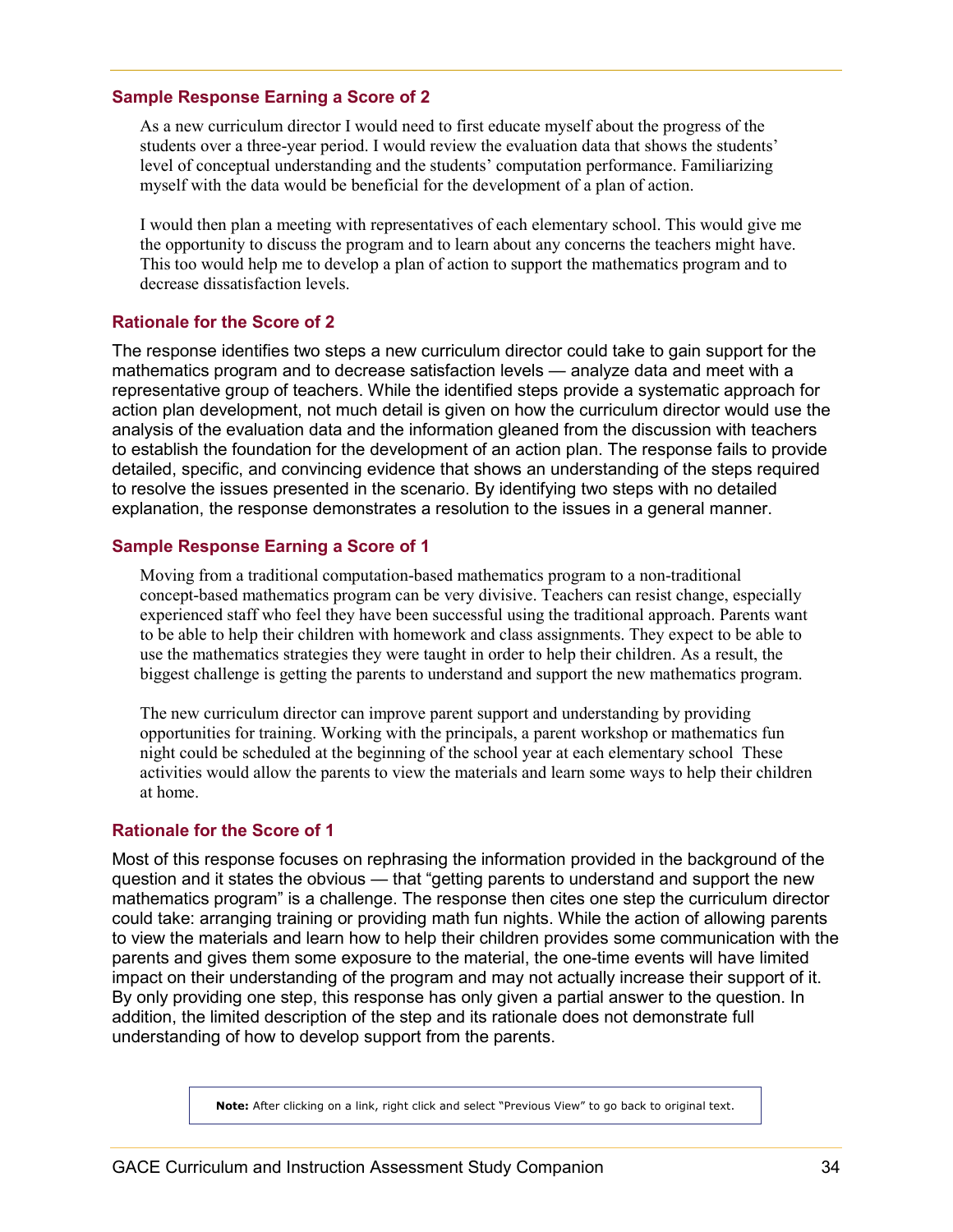# <span id="page-34-0"></span>**Constructed-response Question 2: Research and Students as Learners**

#### <span id="page-34-1"></span>**General Directions**

#### **Plan to use approximately 15 minutes to complete this question.**

Read the constructed-response question carefully before you begin to write your response to ensure that you address all components. Think about how you will organize what you plan to write.

The final version of your response should conform to the conventions of standard written English. Your written response should be your original work, written in your own words, and not copied or paraphrased from some other work. You may, however, use citations when appropriate.

#### <span id="page-34-2"></span>**Sample Question**

Ms. Riley is a third-year teacher in an urban elementary school. She has a heterogeneously mixed class of 26 ten- and eleven-year-olds. At the beginning of the second month of school, she introduces a long-term project called "Literature Logs." She plans the project to support her long-term goals. The following information relates to the project.

#### **Document 1**

#### **Literature Log Project Plan**

#### **Long-term goals:**

- Improve reading, writing, speaking, and listening skills
- Develop critical thinking skills
- Address students' individual differences
- Build a positive classroom community

#### **Objectives:**

- 1. Students will use writing to link aspects of a text with experiences and people in their own lives.
- 2. Students will write accurate summaries of what they have read.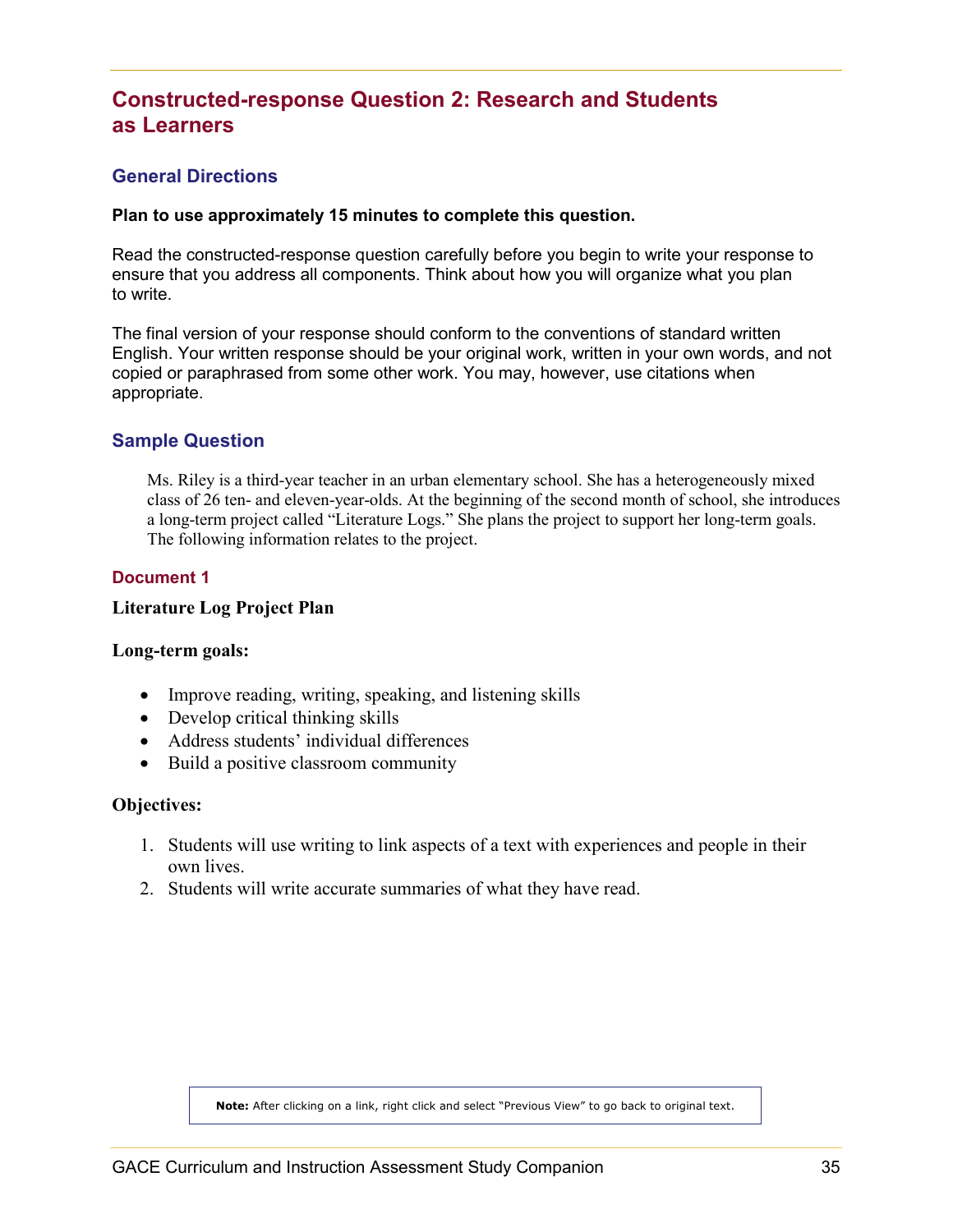#### **Document 1**

#### **Project assignment:**

#### **Independent Reading Assignment**

#### **Literature Logs:**

- You are expected to read independently for about 25-30 minutes every school night.
- You may choose the book.
- You are also expected to write four entries in your literature log every two weeks.
- Each entry should be about one handwritten page in your log.
- At the beginning of each entry you are to write the following:
	- o the title and author of the book you are reading
	- o the number of pages you are writing about
	- o a summary of the part of the book you have just read
- In addition to writing a summary, you are also to include one or more of the following:
	- o similar things that have happened in your life
	- o what you think might happen next in the story
	- o dilemmas the characters are facing and how they solve them or how you would solve them

#### **Assessment:**

Each week, each student's literature log will be assessed on the following criteria:

- Number of pages read during the week
- Number of entries in the literature log during the week
- Ability to write effective summaries of what has been read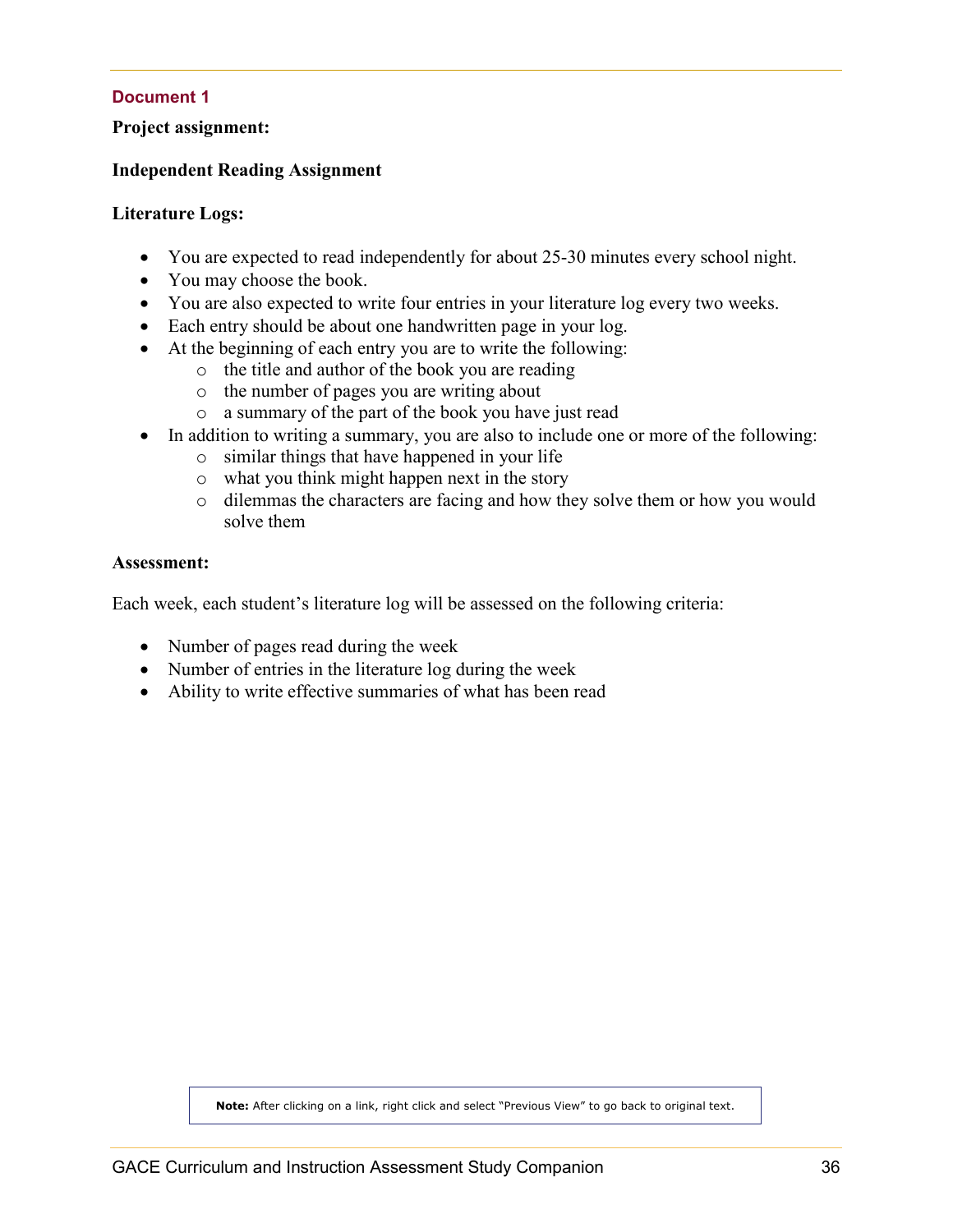#### **Document 2**

#### **A conversation with Kenny**

- Ms. Riley: Kenny, in my grade book I noticed I don't have a check for your literature log. But I'm sure you've been reading since I've seen you read at least two books a week since the beginning of the year.
- Kenny: I read three books last week.
- Ms. Riley: I noticed how much you enjoyed reading one of them at least you were laughing as you read during silent reading. Did you choose one you wanted to write about in your literature log?
- Kenny: Well, right now I am reading an interesting one that takes place in a museum.

Ms. Riley: Oh, what book is that?

- Kenny: It's a long name, *From the Mixed-Up Files of Mrs. Basil E. Frankenweiler*. I just started it last night.
- Ms. Riley: Oh, I know that book. It's very good.
- Kenny: Great, because I have a question.
- Ms. Riley: Is it a question that could help with your reading?
- Kenny: Well, someone keeps explaining things to Saxonberg and I don't know who is explaining. I don't know who Saxonberg is either.
- Ms. Riley You know, Kenny, I think if you read a few more chapters you will probably find out, and then you can write about it in your literature log.
- Kenny: Well, I can tell you about it tomorrow. Although the book has a long name, it's a small book. I'll finish it tonight.
- Ms. Riley: I'd really love to see it written in your literature log or I won't be able to fill in that you've completed your homework.
- Kenny: That's O.K. I don't read to get credit. I just read for fun.

#### **Question**

In Document 2, Kenny's conversation with Ms. Riley, Kenny reveals characteristics of himself as a learner that could be used to support his development of literacy skills.

- Identify ONE characteristic of Kenny as a learner, and then suggest ONE research-based strategy Ms. Riley might use to address that characteristic in a way that will support the development of his literacy skills.
- Describe how the research-based strategy you suggested addresses the characteristic of Kenny as a learner and how the strategy could support Kenny's development of literacy skills. Base your response on the principles of differentiated instruction.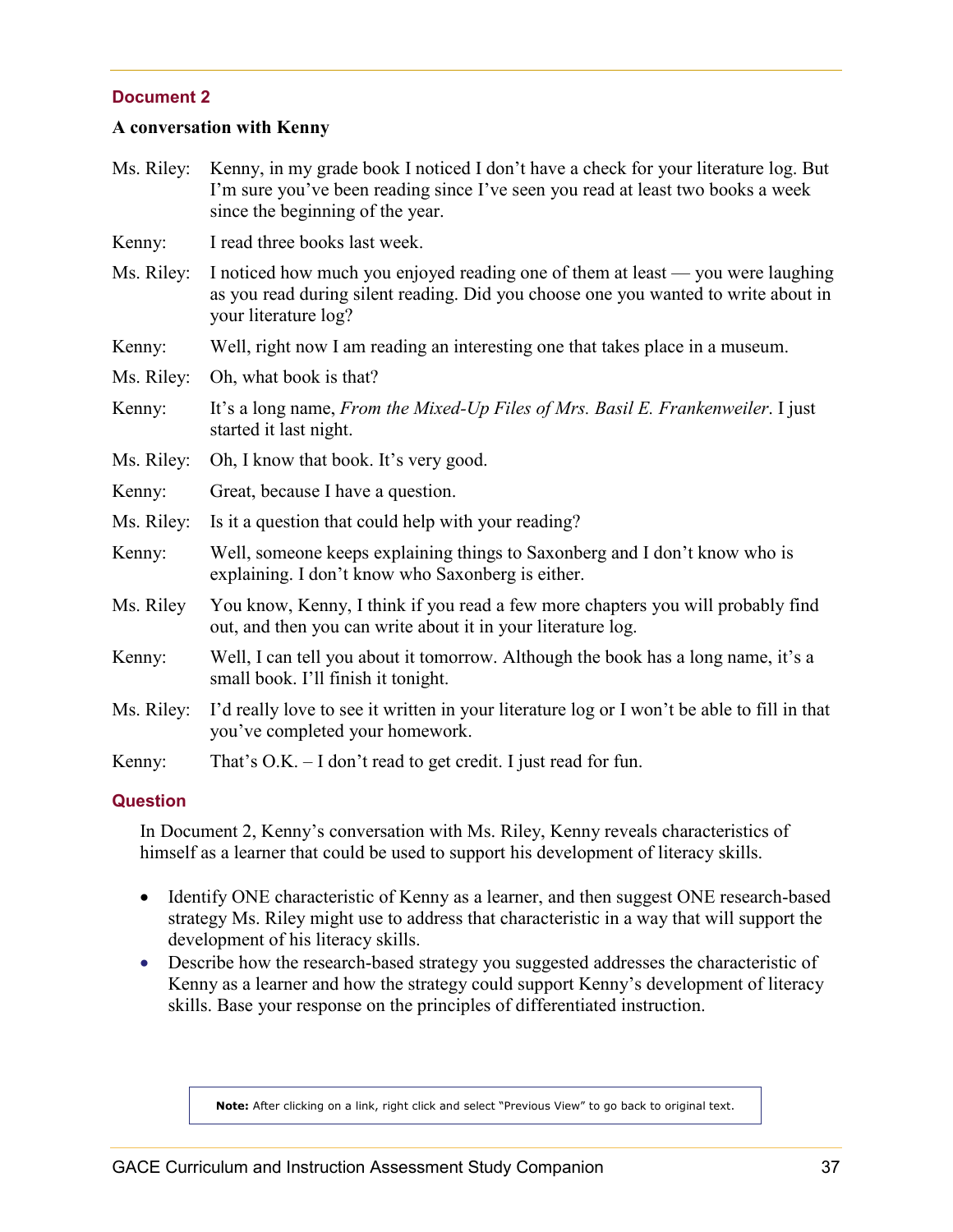#### **Sample Response Earning a Score of 3**

Kenny is an avid reader. He loves to read, but doesn't want to take the time to write about what he's read. Ms. Riley needs to implement a research-based strategy that will engage Kenny in critical thinking and will enhance the development of his literacy skills. Since her long-term goals include developing speaking as well as writing skills, she might offer him an alternate way of recording his thoughts, such as tape-recording his comments about the book. This will provide Kenny with the opportunity to talk about the book - something it appears he likes to do. To address her goal of developing critical thinking skills, she might give him a few analyses of books by reviewers and ask Kenny to support or refute the reviews from his reading of the books.

#### **Rationale for the Score of 3**

The response begins by identifying an appropriate characteristic of Kenny as a learner, and then presents and describes an appropriate strategy Ms. Riley might use to address that characteristic in a way that would address her first long-term goal — improving the students' reading, writing, speaking, and listening skills. By suggesting that Ms. Riley provide Kenny with an alternate way to record his thoughts, the response shows an understanding of differentiation. Suggesting that Ms. Riley allow Kenny to tape-record his comments about a book addresses Kenny's learning style and provides an alternate approach for him to express the required learning. The response identifies a strategy to promote critical thinking skills which is another long-term goal of the literature log project. The response is well-developed and provides appropriate strategies to support Kenny's development of literacy and critical thinking skills. The response receives full credit.

#### **Sample Response Earning a Score of 2**

Kenny is a very interesting learner. He obviously loves to read; Ms. Riley's comments that she has seen him read at least two books a week, and he himself says he just reads "for fun." But he candidly admits he doesn't "read to get credit," and so he isn't concerned about the assignment Ms. Riley has given, nor about meeting her objectives. Students like Kenny are a challenge: he loves reading (good for him!) but doesn't want to jump through Ms. Riley's hoops. She has to be creative to figure out how to challenge him! Perhaps Ms. Riley could pair Kenny with another student of his ability to share his literature log entries since she wants to see Kenny write about what he has read. Requiring Kenny to share a summary of what he has read with another student might provide the motivation he needs to meet the requirements of the literature log project.

#### **Rationale for the Score of 2**

The response analyzes Kenny as a learner with appropriate commentary, but demonstrates a resolution to the issues presented in the scenario in a general manner. While pairing Kenny with another student to share a summary of what he has read might motivate Kenny to write in his literature log, the response is not fully developed and does not explain how the strategy would support the development of Kenny's literacy skills.

**Note:** After clicking on a link, right click and select "Previous View" to go back to original text.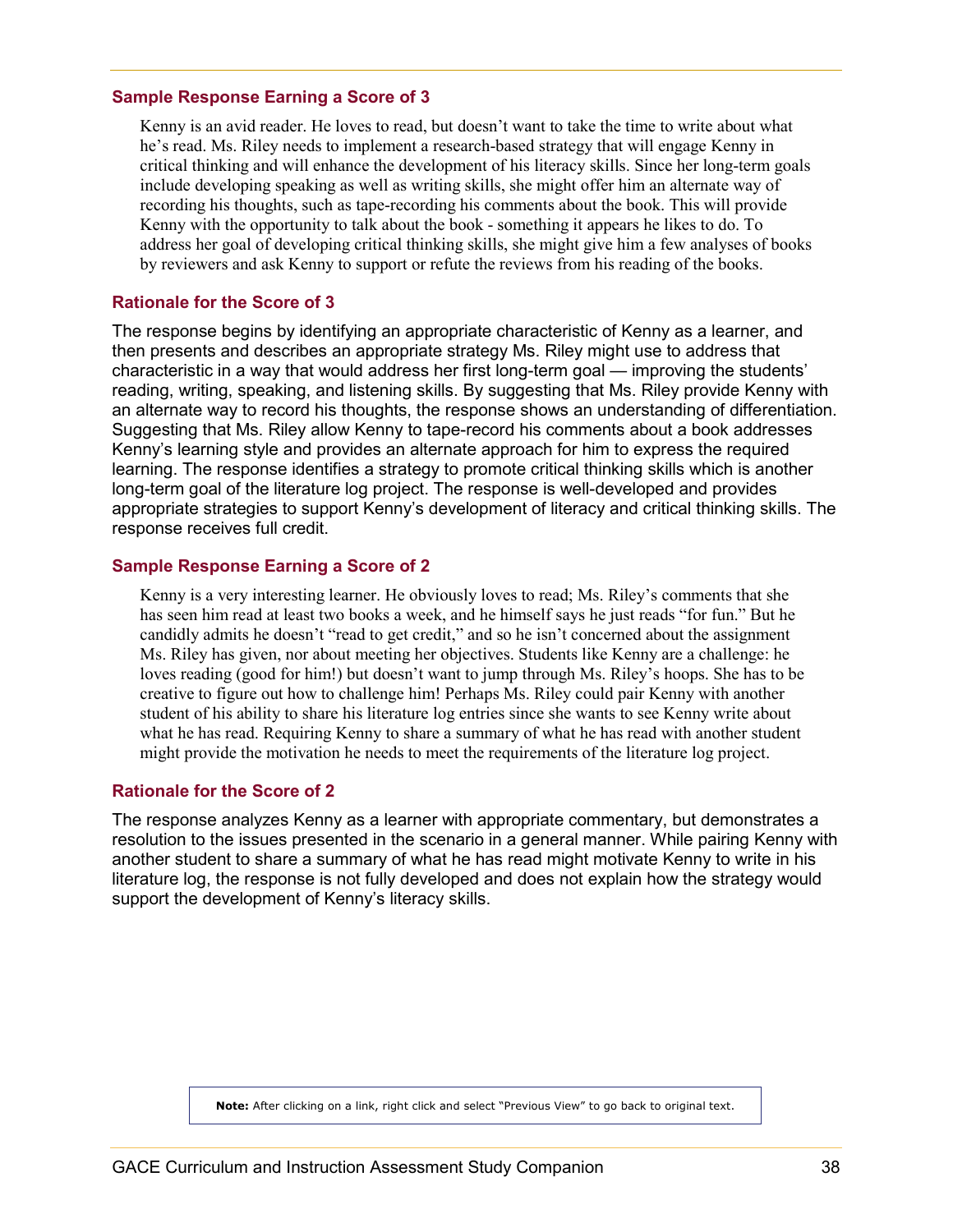#### **Sample Response Earning a Score of 1**

There isn't really enough information given to do an analysis of Kenny as a learner. While the dialogue between Kenny and Ms. Riley suggests that Kenny is an avid reader and reads just for fun, more information about his current literacy skills is needed. Kenny is a student who is not concerned about meeting the objectives of the learning log project. Perhaps Ms. Riley should schedule a conference with Kenny's parents to discuss the project, to outline her expectations, and to talk about ways they could collectively support the development of Kenny's literature skills.

#### **Rationale for the Score of 1**

Saying that "more information is needed" is neither an acceptable response nor a viable excuse for not responding to all parts of the question. While it is true that more information could and would be sought to do a full analysis of Kenny or a complete plan for addressing his needs, there is sufficient information in the short conversation presented to warrant the identification of "one characteristic of Kenny as a learner" and one strategy to address that characteristic. This response demonstrates a limited understanding of the scenario and fails to respond appropriately to the question.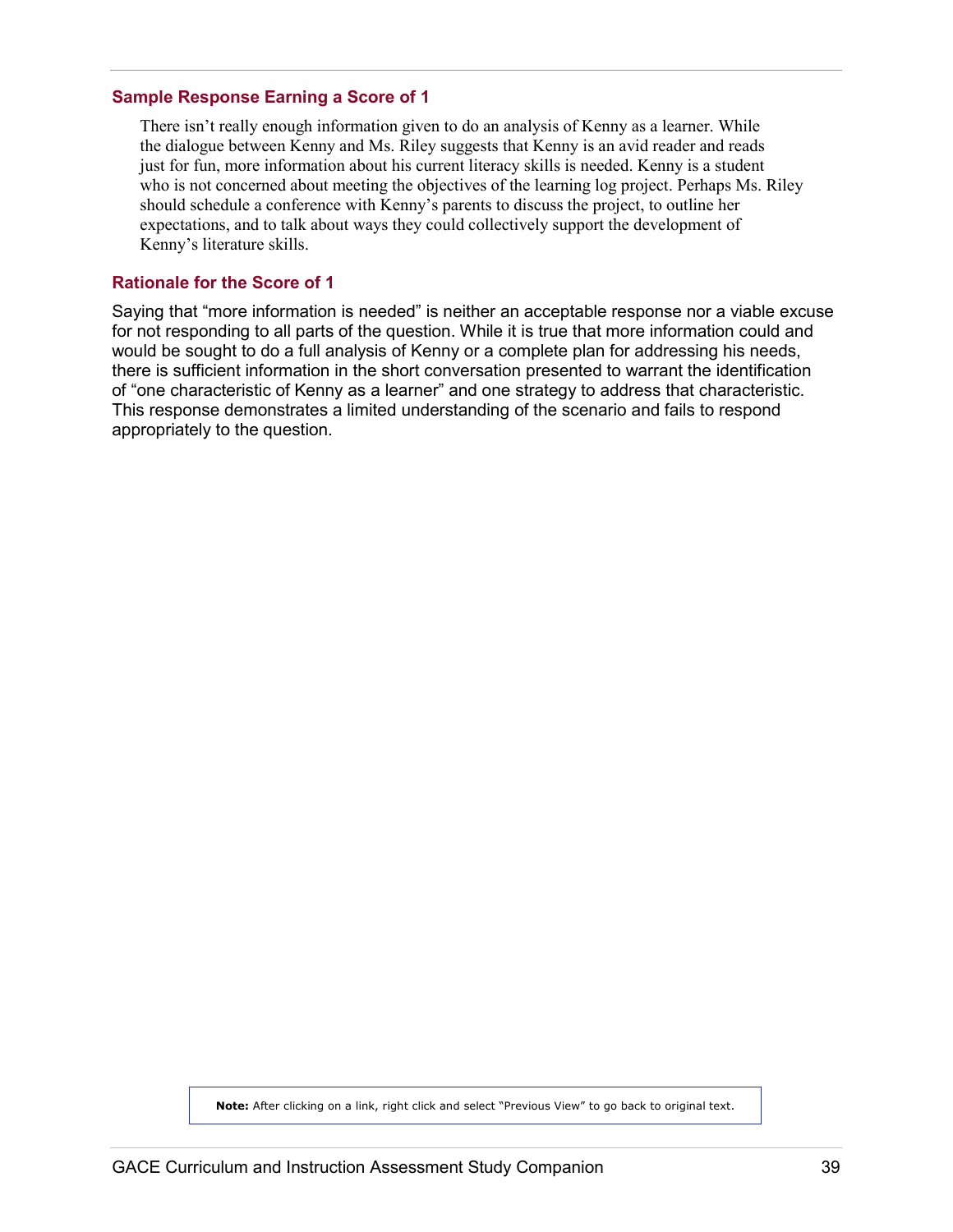# <span id="page-39-0"></span>**Preparation Resources**

The resources listed below may help you prepare for the GACE assessment in this field. These preparation resources have been identified by content experts in the field to provide up-to-date information that relates to the field in general. You may wish to use current issues or editions of these materials to obtain information on specific topics for study and review.

# <span id="page-39-1"></span>**Guide to Taking a GACE Computer-delivered Assessment**

This guide explains how to navigate through a GACE assessment and how to answer different types of test questions. This free download is available in the Test Preparation Resources section of the GACE website at *<www.gace.ets.org/prepare>*.

# <span id="page-39-2"></span>**Reducing Test Anxiety**

This guide provides practical help for people who suffer from test anxiety. Designed specifically for GACE test takers, but useful to anyone who has to take tests, this guide reviews the major causes of test anxiety and offers practical advice for how to counter each one. Download this guide for free from the Test Preparation Resources section of the GACE website at *<www.gace.ets.org/prepare>*.

### <span id="page-39-3"></span>**Study Tips: Preparing for a GACE Assessment**

This document contains useful information on preparing for selected-response and constructed-response tests. The instruction, tips, and suggestions can help you become a better-prepared test taker. See the Test Preparation Resources section of the GACE website at *[www.gace.ets.org/prepare](http://www.gace.ets.org/prepare)* for this free download.

### <span id="page-39-4"></span>**Journals**

*ASCD Education Update,* Association of Supervision and Curriculum Development.

*Curriculum Update,* Association for Supervision and Curriculum Development.

*Educational Leadership,* Association for Supervision and Curriculum Development.

*Journal of Technology and Teacher Education,* Journal of the Association for the Advancement of Computing in Education.

*Teaching PreK-8,* Early Years, Inc.

*The Reading Teacher,* International Reading Association.

### <span id="page-39-5"></span>**Other Resources**

Bennett, Christine I. (2010). *Comprehensive Multicultural Education: Theory and Practice*, Seventh Edition. Boston, Mass.: Allyn and Bacon.

Campbell, L., Campbell, B., and Dickinson, D. (2003). *Teaching and Learning Through Multiple Intelligences,* Third Edition. Needham, Mass.: Allyn and Bacon.

Deal, T. E., and Peterson, K. D. (2009). *Shaping School Culture: Pitfalls, Paradoxes, and Promises,* Second Edition. San Francisco, Calif.: Jossey-Bass Publishers.